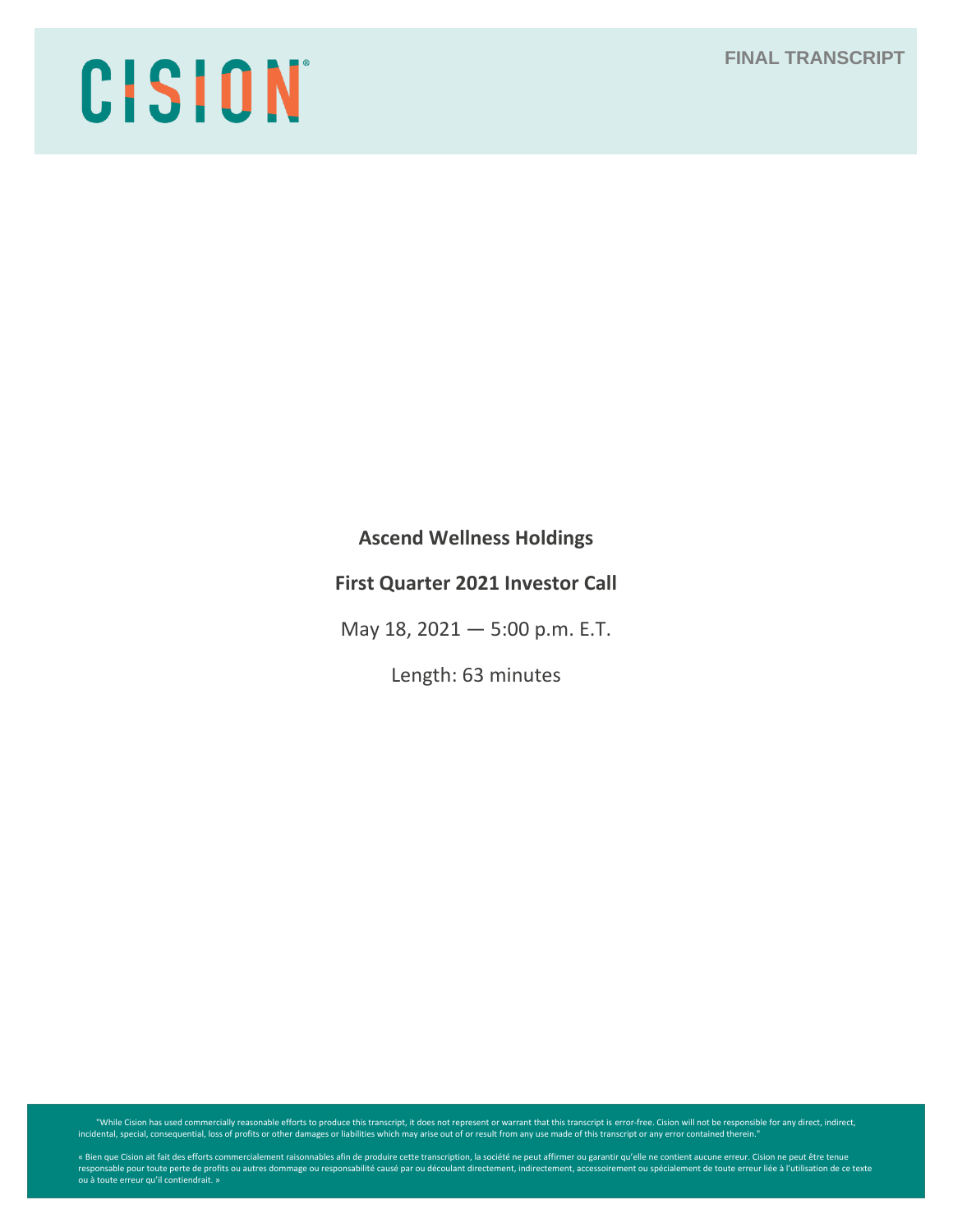# **CORPORATE PARTICIPANTS**

**Corey Sheahan** *Ascend Wellness Holdings — Executive Vice President, Legal*

**Abner Kurtin** *Ascend Wellness Holdings — Chairman, Founder & Chief Executive Officer* 

**Daniel Neville** *Ascend Wellness Holdings — Chief Financial Officer* 

# **CONFERENCE CALL PARTICIPANTS**

**Bobby Burleson** *Canaccord Genuity — Analyst*

**Matt McGinley** *Needham & Company — Analyst*

**Kenric Tyghe** *ATB Capital Markets — Analyst*

**Russell Stanley** *Beacon Securities — Analyst*

**Graeme Kreindler** *Eight Capital — Analyst*

**Eric Des Lauriers** *Craig-Hallum Capital Group — Analyst*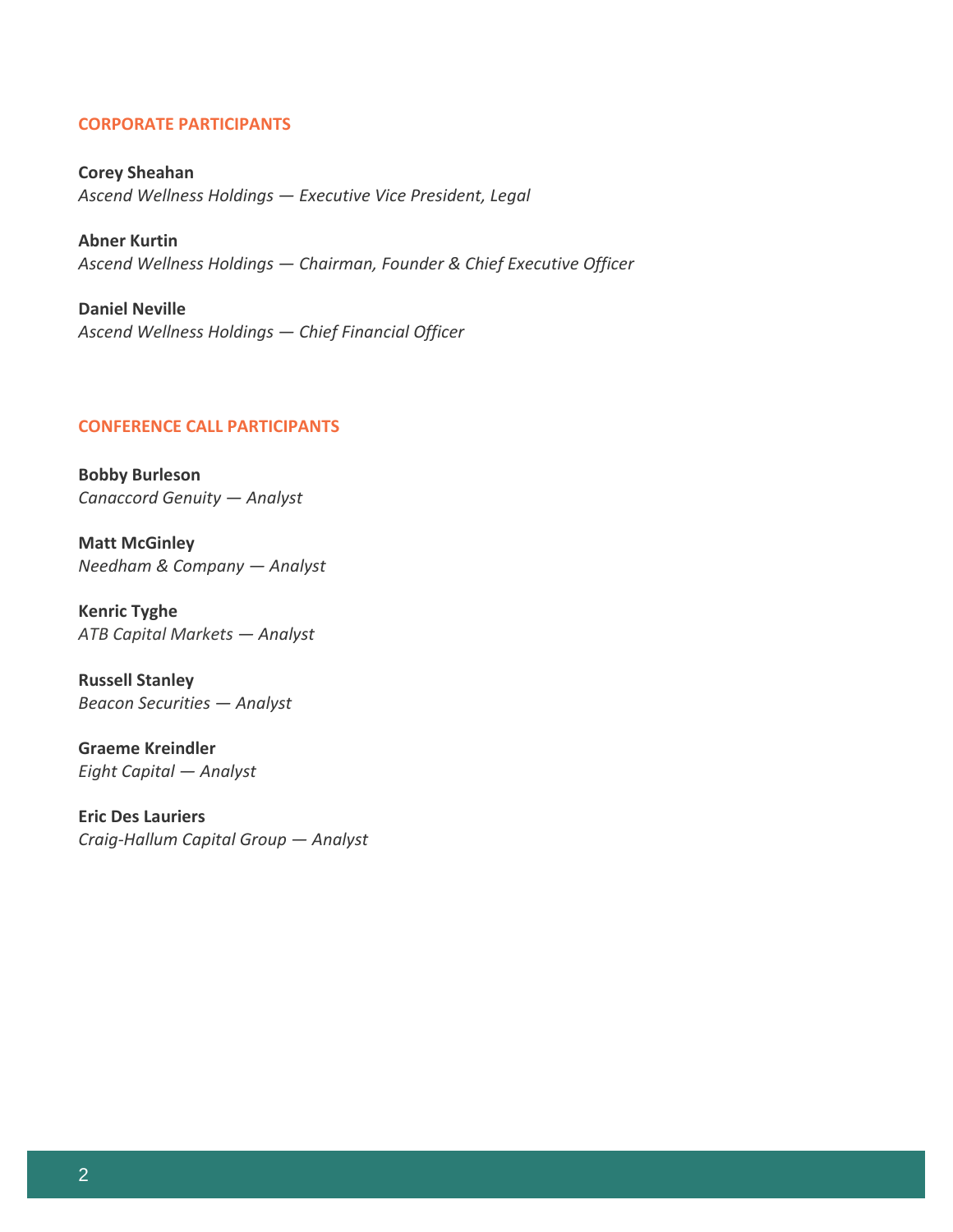#### **PRESENTATION**

# **Operator**

Good day and thank you for standing by. My name is Anas and I will be your conference operator today. At this time I would like to welcome everyone to AWH First Quarter 2021 Investor Call. As a reminder, I would like to advise listeners and participants that today's call is being recorded and copy of that recording will be available following the completion of the call.

I would now like to hand the conference over to your speaker today, Corey Sheahan, EVP of Legal. Please go ahead.

**Corey Sheahan** — Executive Vice President, Legal, Ascend Wellness Holdings

Good afternoon and welcome to AWH's first quarter 2021 investor call. The presentation that accompanies this call can be found on our website, www.awholdings.com/investors.

Before we proceed I would like to remind you that there are a number of risk factors and other cautionary statements contained in our SEC and SEDAR filings, including our registration statement as amended on Form S-1 and our 10-Q, which we expect to file in the next week. We will not review those risk factors and other cautionary statements on this call; however, we encourage you to read them carefully.

Various remarks that we make on this call concerning expectations, predictions, plans, and prospects constitute forward-looking statements. These forward-looking statements are subject to risks and uncertainties that may cause actual results to differ from historical or anticipated results. Any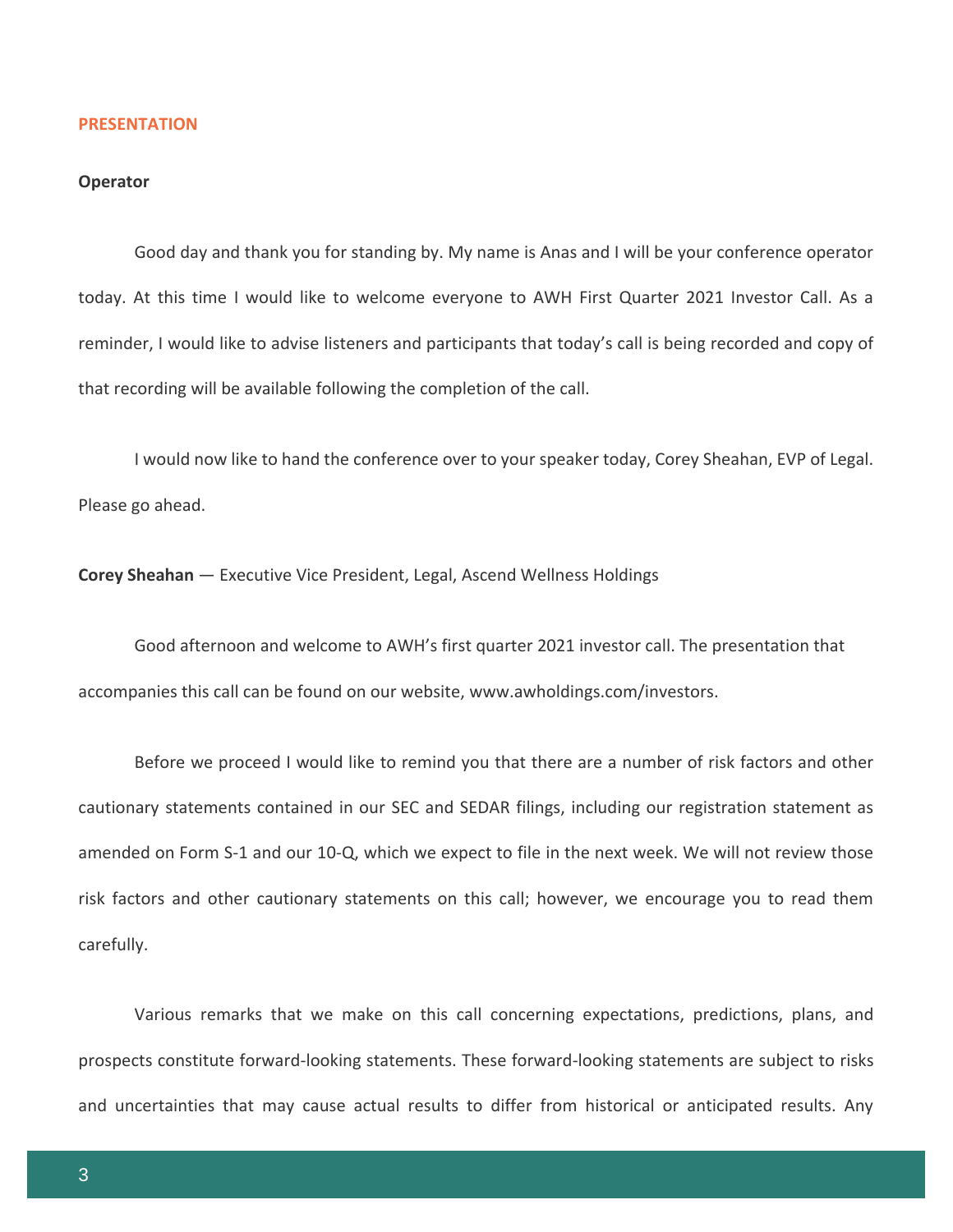forward-looking statements reflect management's current view only and we undertake no obligation to revise or update such statements or to make additional forward-looking statements in the future.

During the course of today's call we will be referring to non-GAAP measures as defined and reconciled in our earnings materials. These non-gap measures, as defined by AWH, may not be comparable to measures with similar titles used by other companies.

Please also note that all growth rates noted in this call and in the presentation are calculated on a year-over-year basis unless otherwise specified.

On today's call we have Abner Kurtin, Chairman, Founder, and CEO, and Daniel Neville, our CFO. With that, let's turn the call over to Abner.

**Abner Kurtin** — Chairman, Founder & Chief Executive Officer, Ascend Wellness Holdings

Thanks, Corey.

I just want to let you know we are live and in person in our New York office with Corey, Dan, and Jason, SVP of Finance. This was a key part of the team, with our Controller, Roman, to get us over the hump in the IPO. As all of you know, it is a huge lift in this industry and any industry and we're really excited that we were able to get it done on time.

Good afternoon and welcome to our first earnings call as a publicly traded company. This continues our commitment to transparency with our investors as we have held quarterly calls with our investors as a private company. May marks the three-year anniversary of our founding and we've come a long way in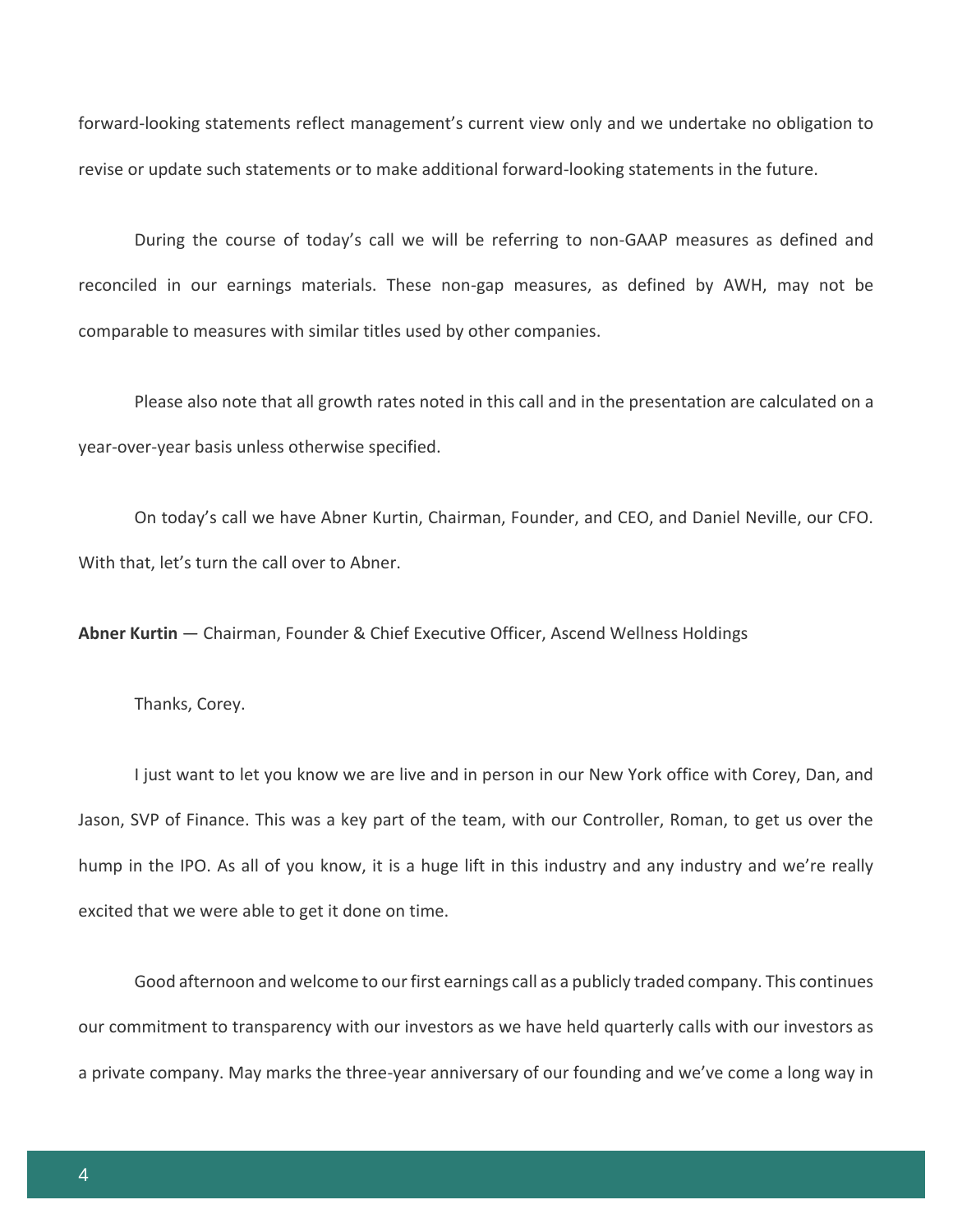those three years, going from a concept with three employees working out of Frank's office to a public company with over 1,200 employees expected to generate \$320 million to \$340 million in revenue, based on our guidance released today, in 2021.

I'd like to express my appreciation to our stakeholders for belief they've demonstrated in us and we also greatly value and welcome our new shareholders who participated in the IPO. We are excited to be the first U.S. cannabis SEC-registered IPO with Delaware governance and audited GAAP financial statements for 2019 and 2020, furthering our commitment to good governance and transparency.

Along those lines, we're pleased to announce today Joe Hinrichs has joined the board. We are honored to have the former president of Ford Motor Company as our newest board member. To have someone with that experience as a board member shows how far the Company and industry has come. We now have a majority independent board. Welcome aboard, Joe.

We think this is a perfect time to be a public cannabis company. We believe this is the most important consumer product trend of this decade and this will be a \$100 billion market by the time the decade is completed. We do not know what will happen in Washington, D.C. this month or this year. What we do know is that every quarter that passes another state expands their medical program and is closer to adult use cannabis. As of now, over two-thirds of Americans have access to legal cannabis. Almost every social issue since the founding of our country eventually becomes law of the land once two-thirds of Americans support it. More importantly, we are proud to provide a product that makes people feel better as they go about their daily lives.

With that, let's turn to a snapshot of our Q1 2021 results.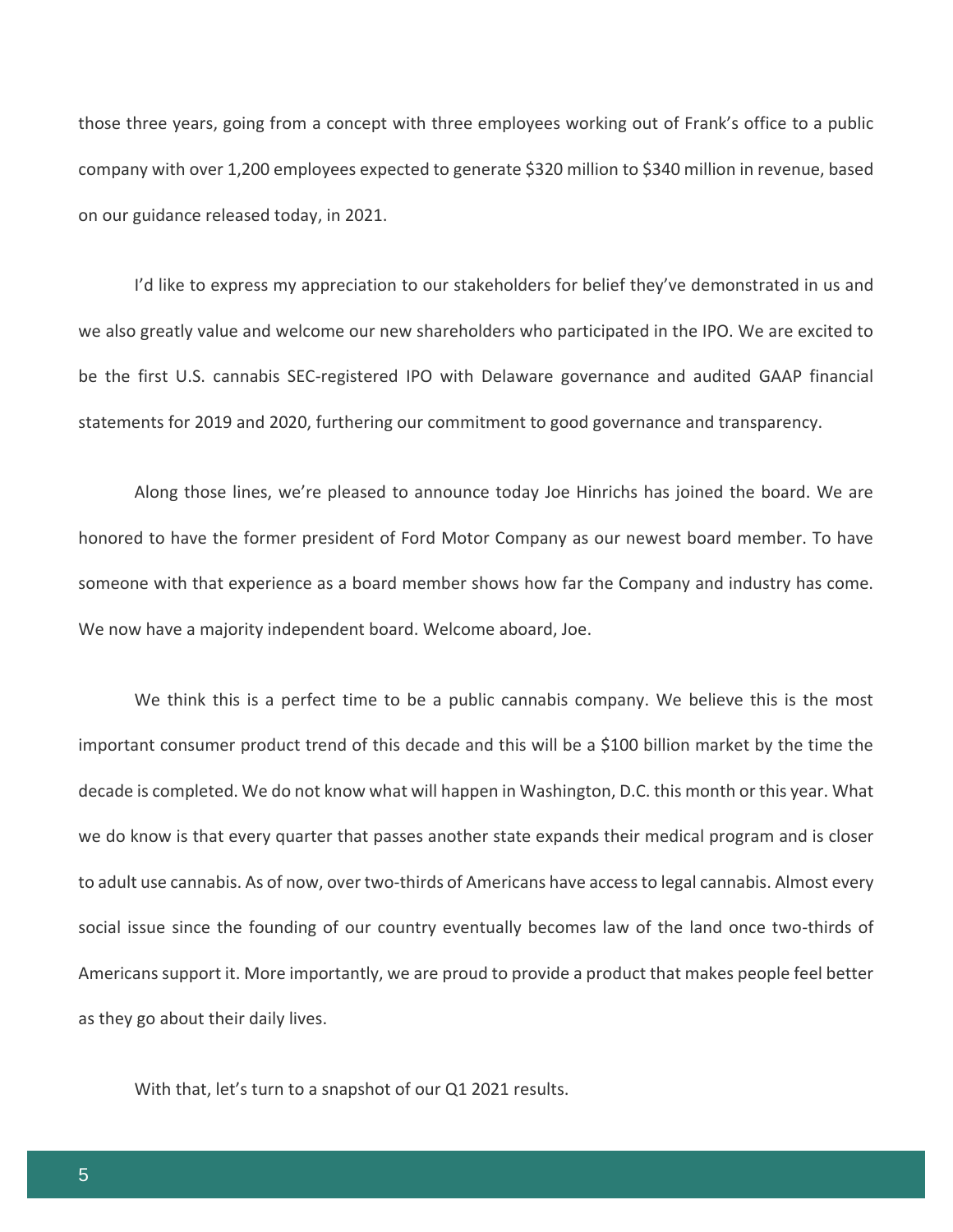First quarter revenue increased 22% sequentially to \$66 million and over 190% year over year. We reported adjusted EBITDA of \$16 million, a 58% increase sequentially, which represented a 550 basis point of margin expansion relative to the fourth quarter. We saw strength in both our retail and wholesale business during the quarter and expect to more than double our revenue in 2021 as we turn on additional assets and realize the full-year run rate of assets that we brought on line over the course of 2020.

We commenced trading on the CSE on May 4, 2020 and are expected to be quoted in the U.S. on the OTCQX shortly, pending FINRA approval. We completed an offering of 11.5 million shares at USD\$8 per share, raising net proceeds of \$86 million, including the green shoe. Pro forma for the offering we have 169 million basic shares outstanding. We have pro forma net cash of \$149 million. In a few minutes, Dan will dive into our financial results and expectations for the year in more detail, and I'll now provide a brief overview of our business and competitive position.

This is a slide that we presented in May 2019, which laid out our overall vision and strategy. I've heard a lot of other cannabis CEOs recently highlighting some of these core tenets on their earnings call. We like to hold ourselves accountable and decided to go back and see how we did against our strategy in 2019.

Go Deep and Not Wide. We give ourselves an A for staying focused and avoiding markets that might have proved a short-term boost but would not, in our opinion, drive long-term value.

Go Big or Go Home. We give ourselves a B+ here with leading positions going forward in Illinois, Massachusetts, and New Jersey, and soon to be New York, but we have a ways to go in Michigan and Ohio and potentially looking at other markets within our core area east of the Rockies.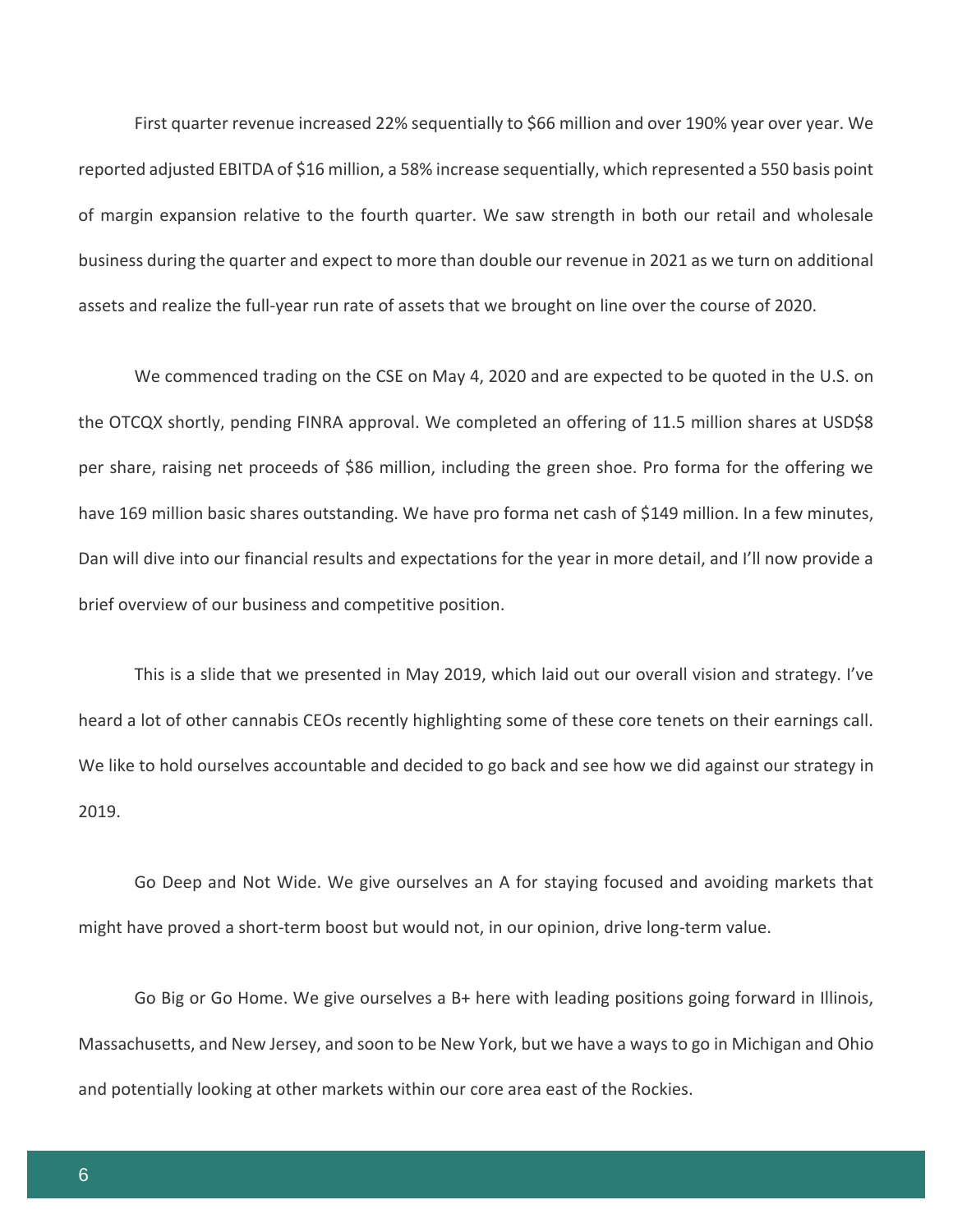Location, Location, Location. We give ourselves an A+ here. We think it is a core competency of the Company to find and open flagship locations.

Bring Cali East. We give ourselves a B here. Branding has taken somewhat of a back seat while we've focused on scaling the business and building a consistent product that's available every day to our consumers. We recently announced the deal with Lowell Farms and look forward to additional deals to bring our branding portfolio to where it needs to be.

Top Talent. We give ourselves a B+ here. We feel good about where we are but know that we need more talented professionals and, like other companies in the industry, are struggling to find enough talented professionals from other industries that can be successful in cannabis.

Redefining Retail. We give ourselves a B+. We think we've done an excellent job in redefining cannabis retail and would put our retail experience up against any of our competitors. In the long run, we want to compare ourselves to retail leaders such as Starbucks and Apple, and we have a way to go to hit that goal.

We believe Ascend is what we call MSO 2.0. We did not win merit-based licenses like many of the companies in the space. We came in with an investment company approach and purchased what we believe are the best assets in the best states in the country, focused on the eastern part of the United States in limited licensed markets only. As a result, we are in four of the top recreational markets in the U.S. We believe that the bulk of the profits will be in the early stage of recreational markets in these states with the most limited licenses. We are also attempting to be a top player in each of our states. We strongly believe that the highest margins will be achieved by the top operators.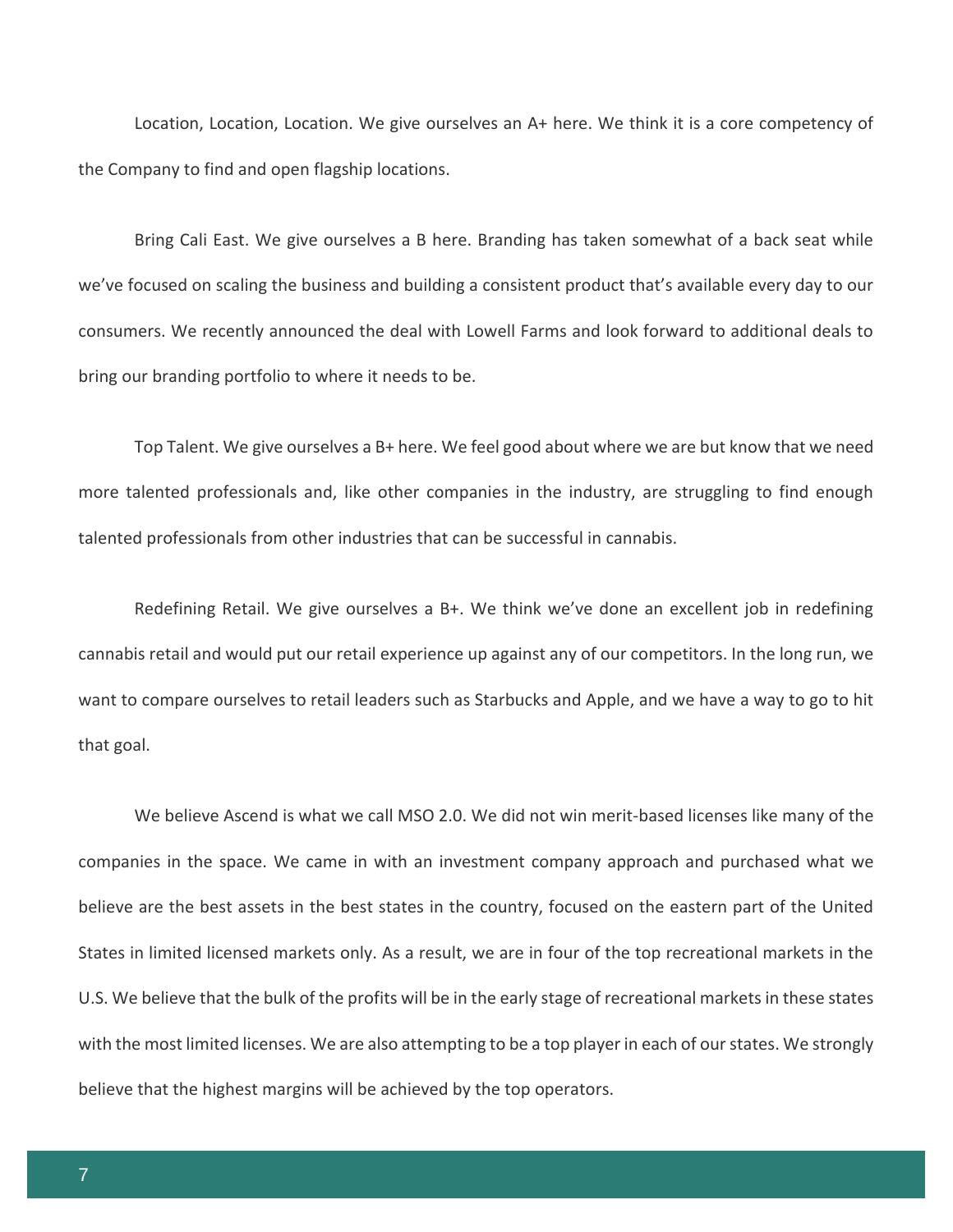We also have a proven M&A strategy in the space. We have acquired assets in New Jersey and Chicago, among others, at very attractive prices compared to recent transactions. We went from nowhere to a top-three operator in Illinois in under three years by aggressively building out our retail network and cultivation capabilities. We also strongly believe in flagship locations and that the original locations in the industry often have a disadvantage because they are in difficult industrial and other non-retail locations. We have flagship locations in all the top cities in each of our markets. With our pending acquisition of MedMen New York, we will have flagship locations in Boston, Chicago, New York, and Northern New Jersey. We couldn't be more excited to close the MedMen New York transaction as we see New York as being a critical part of our long-term growth story.

While Ascend is under three years old, we believe we have acquired some of the best licenses and local real estate in each of our markets. In 2018 and 2019 we spent our time acquiring these assets, getting local permitting, and raising the capital to pursue this project. As you can see on the slide, we focus on population per dispensary. It is clear from this chart why we are so excited about our entry into the New York market with the expansion of our retail and wholesale business in Massachusetts and continued success in Illinois. This slide also shows why Michigan is a challenging market. We believe that grading by population per dispensary we can drive long-term shareholder value instead of focusing on short-term accretion, which we do not believe is necessarily correlated to long-term shareholder value.

In 2020 we were able to execute a market-leading position in Illinois as well as beginning to operate in a number of our states. This year we expect to turn on the bulk of our assets as we complete an aggressive expansion of our cultivation capacity. Illinois is the blueprint we will utilize to achieve scale in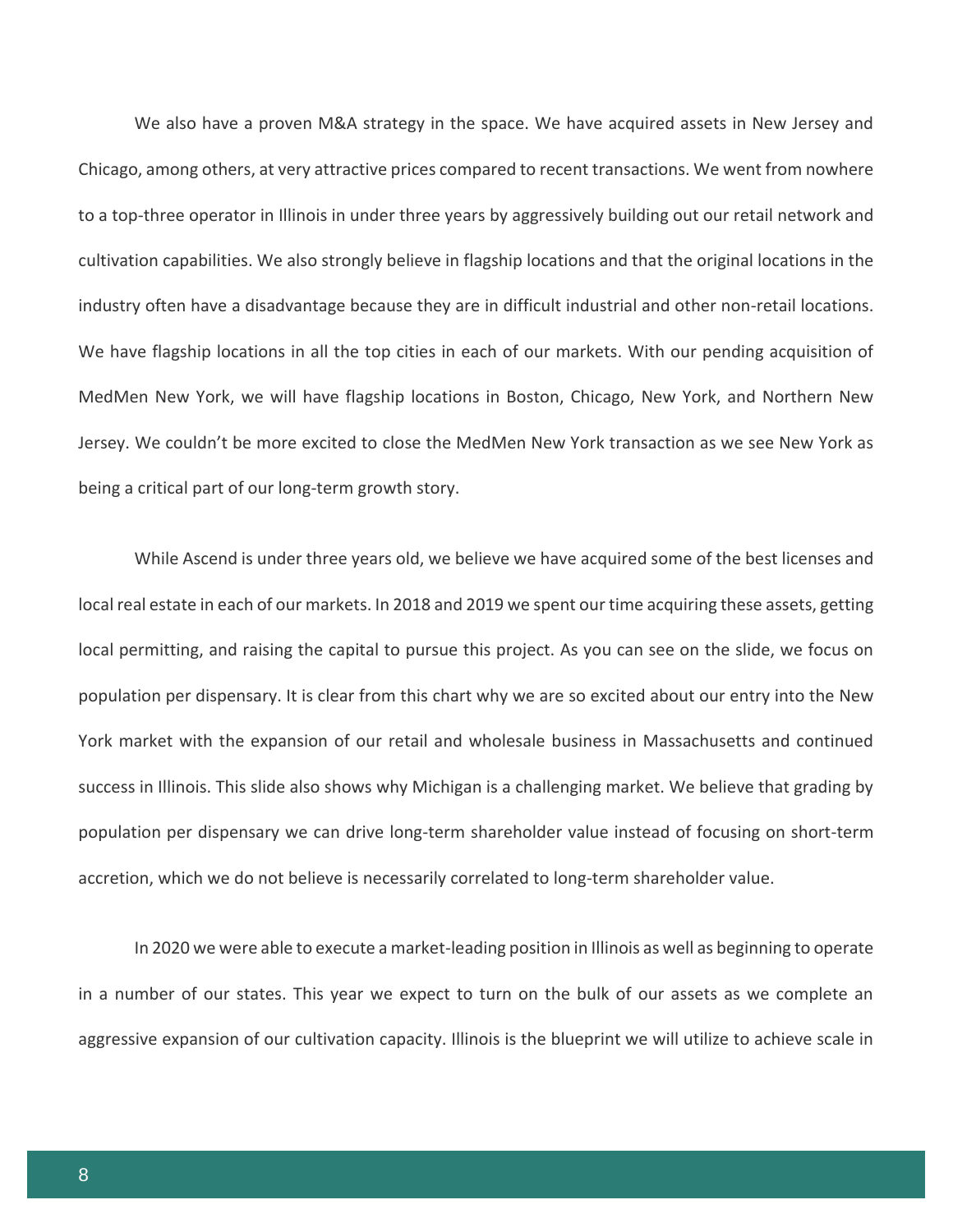each of our states we operate in and 2022 will be the year where you see the full earnings capacity of our Company, but even in 2022 you will not see a meaningful contribution from New York.

We believe that we have a highly desirable stable of flagship locations. As evidence of the success of the retail strategy, I'd like to share some statistics of our Collinsville location. In the first quarter we served an average of 1,300 customers a day. Over 90% of our transactions were placed online and the average transaction size was \$130. Sales almost tripled at River North in Chicago as Chicago comes to life and we've improved our product selection and efficiency. We recently opened, finally, our flagship in Downtown Boston at the end of April. This project was two years in the making and required significant work with our state and local regulatory partners. This is the first adult-use dispensary in the city centre of a major northeastern city. We are equally as excited to announce that our Rochelle Park location, which is half a mile from the Garden State Plaza on New Jersey Route 17, opened on Sunday. We are excited to have the only Manhattan store in a prime retail location.

Next I'll talk about some specific state developments.

Illinois. While the state is currently doing \$100 million per month in sales, Colorado is doing more than two-and-a-half times that with less than half the population. On the cultivation front, we are well underway on our greenhouse expansion and we have seen improvement in yields and production and throughput as we continue to dial in the facility. We will need that capacity to service the tidal wave of demand that continues to come in Illinois. Wholesale sales continue to see robust growth due to the upgrades we've made to our sales organization. We currently sell to 95 out of the 101 dispensaries that are currently open.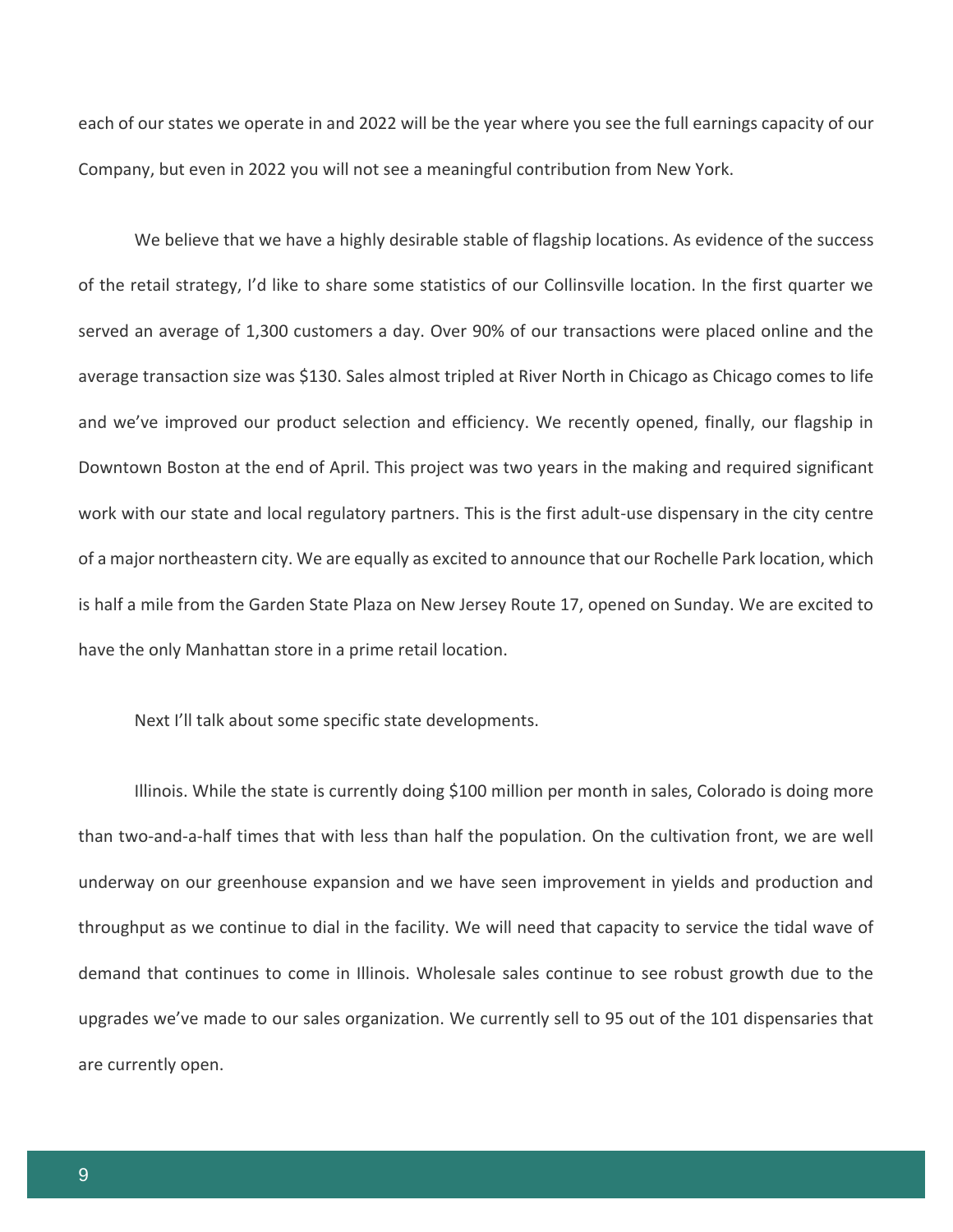New Jersey. We continue to make excellent progress with our newly-acquired asset. In the month since we closed the acquisition we've renovated and rebranded the existing Montclair dispensary, secured local and state approvals for our satellite locations in Rochelle Park and Fort Lee, and our well underway on phase-one expansion of the Franklin cultivation. Since we took over, we've doubled our average customer count and tripled sales out of Montclair. Our near-term priorities in New Jersey are continue to aggressively expand the Franklin cultivation and work towards the opening of our Fort Lee location in Q4 of this year.

Massachusetts. The market continues to grow strongly and while the retail market is saturated, the major cities in the eastern part of the state are underserved. This is our focus. The wholesale market remains robust. We expect to open Newton dispensary this summer and our New Bedford location later in the year. We remain on track to finish our phase-two expansion of Athol by the end of the year.

Michigan. Michigan is one of the largest cannabis markets in the country; however, the retail segment is oversaturated. In Q1 we opened our second Grand Rapids dispensary. While we're starting to see some green shoots now that we have six dispensaries open, Michigan remains our most challenging market generally and our lack of vertical integration in the state, combined with costs associated with the Lansing start-up, have weighed on margins. At the end of April our first flower rooms were completed and turned over operations. We expect the first harvest out of Lansing by the end of July. We look forward to a path to scale in this state and, if we can't get there, we'll explore strategic alternatives.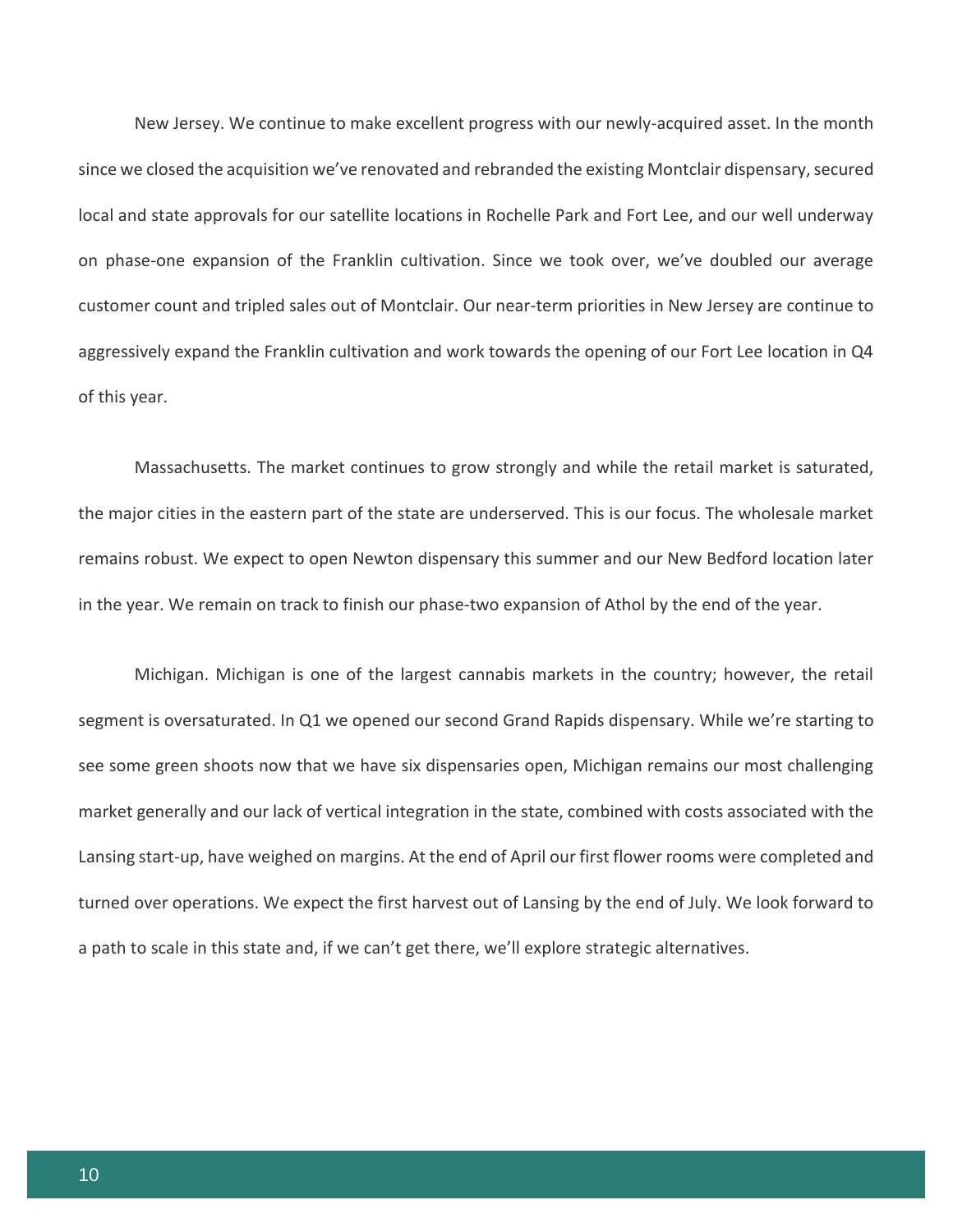New York. The New York market has been a challenging medical market. We believe that it is at an inflection point and we are extremely excited to take over management of their stores following regulatory approval. We will continue to work to close the MedMen transaction by year end.

Ohio. We see Ohio as one of the least talked about and most exciting medical markets. We're working with our M&A team to reach the five dispensary limit. On May 5<sup>th</sup> we closed the acquisition of the Hemma cultivation license. We anticipate our cultivation and processing expansion shortly. We are on the march to become a top-tier MSO and not just a top-tier MSO but one that is focused exclusively east of the Rockies.

Board of Directors. Our board is now majority independent and experienced in scaling operations and allocating capital. Frank and myself are co-founders of the Company. Emily and Scott are early investors and experienced in allocating capital and helping companies scale. In addition, by adding Joe we bring in some of his significant experience in managing employees in a diverse and inclusive manner. We believe we have assembled the right team for the current phase of AWH's growth.

We're excited to report record results across the board for the quarter. Total system revenue

increased \$16 million or 27% sequentially to \$76 million compared to Q4. Net revenue excluding

Now I'll pass it over to Dan and he'll take you through the quarter in more detail.

**Daniel Neville** — Chief Financial Officer, Ascend Wellness Holdings

intercompany sales increased \$12 million or 22% to \$66 million.

Thanks, Abner.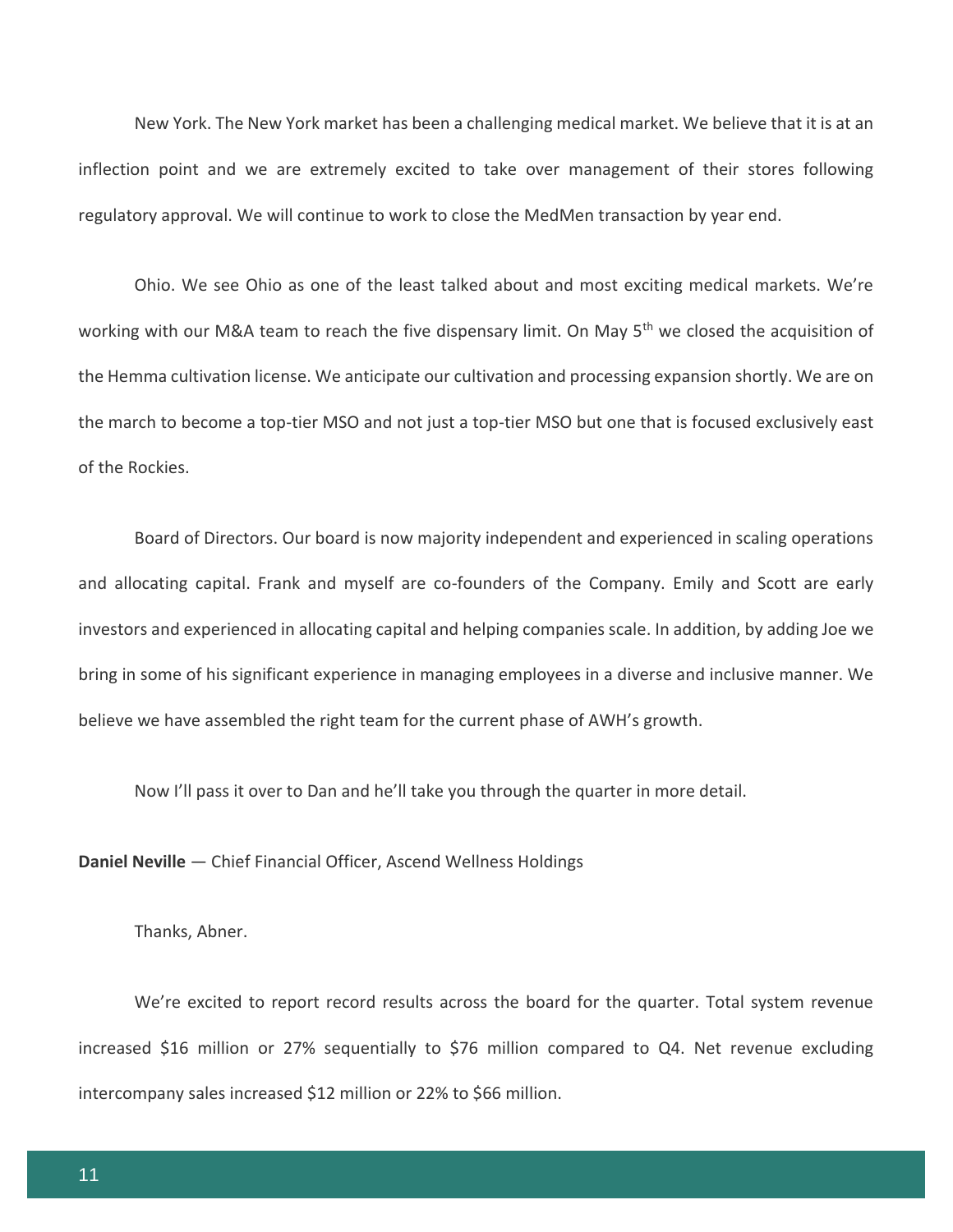Adjusted gross margin was 49.3% compared to 44% in Q4 of 2020. The increase was primarily driven by the increased production efficiency in our Illinois cultivation facility. Retail gross margins were flat sequentially. Gross profit dollars increased 36% from Q4 2020 to \$33 million. Our gross margin is currently lower than our peers due to our 60/40 retail/wholesale split during the quarter and the inclusion of capitalized rent for our cultivation facilities in cost of goods sold. We expect our gross margins to expand over time as we move towards a more balanced retail/wholesale split and achieve vertical integration in each of our markets.

Our adjusted EBITDA for the first quarter was \$15.8 million, which represents an increase of \$5.8 million or 58% sequentially. Our EBITDA margin improved 550 basis points sequentially to 24% as we continued to turn on assets and grow revenue faster than SG&A expansions. I would also like to note that our Q1 adjusted EBITDA includes \$5.8 million of rent payments related to sale leasebacks. Some competitors in the industry exclude rent expanse in EBITDA and report this below the line as interest expense.

During 2020 we built out the corporate infrastructure that will enable us to scale this business and achieve our growth objectives in 2021 and beyond. I'd like to point out that we do not run a collection of trade assets with duplicative corporate overhead structures. This should allow us to grow revenue faster than SG&A expenses over time and achieve solid operating leverage.

This slide provides an overview of our Q1 key operating metrics. At the end of the quarter we had 14 operating and consolidated dispensaries and opened three more after the end of the quarter. As a reminder, our results do not include the pending acquisition of the dispensary in Ohio, which is currently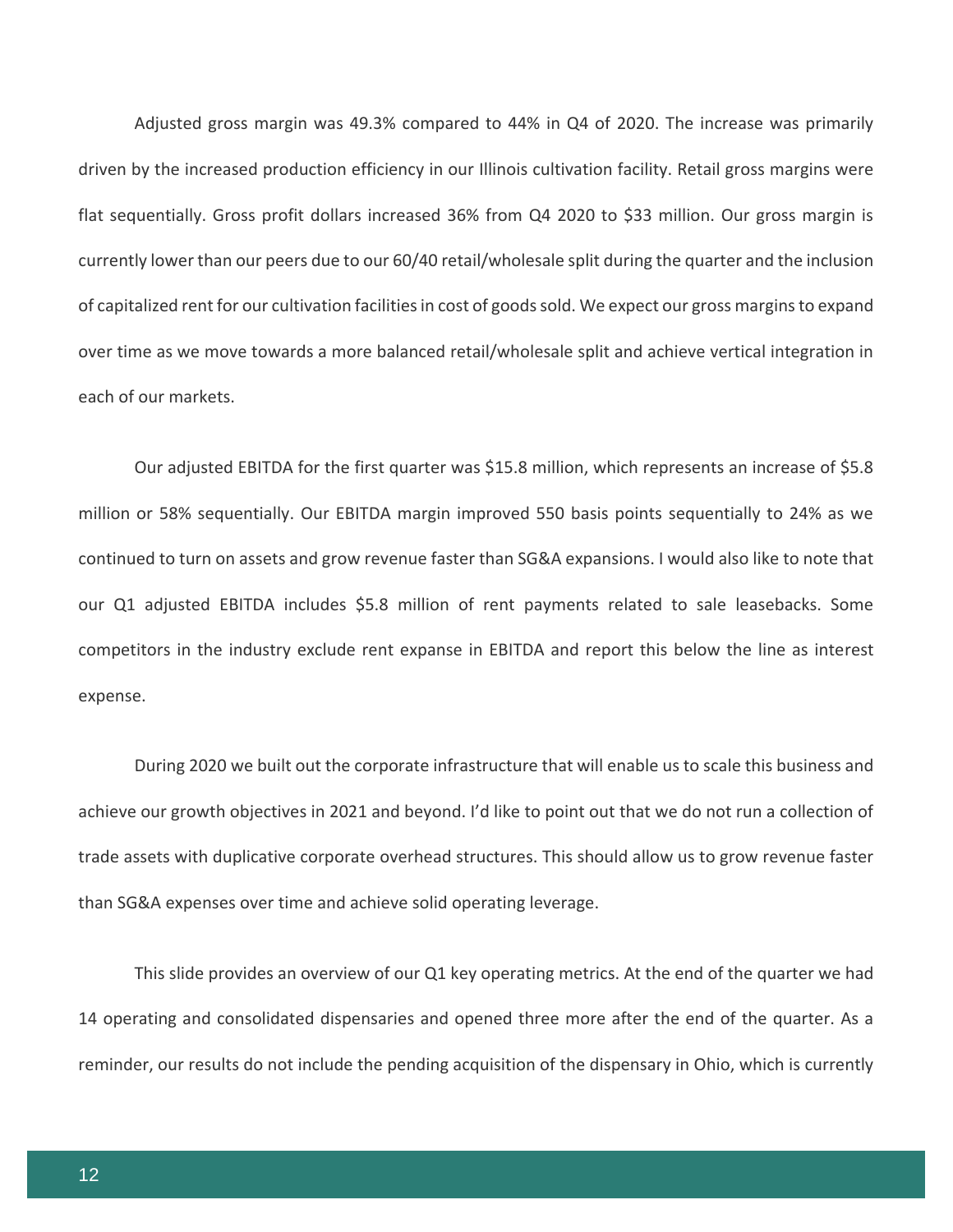managed under a consulting agreement. We expect to close that transaction in the coming months. During the quarter we completed 411,000 retail transactions at an average ticket of \$111.

On the cultivation front, four of our five cultivation facilities are on line today, representing 47,000 square feet of canopy. We sold 8,600 pound equivalents at an average price of \$3,500 per pound in the quarter. We currently have cultivation expansions well underway in Illinois, Massachusetts, Michigan, and New Jersey. These cultivation expansions are on track to come on line by the end of the year and these four expansions represent 150,000 square feet of canopy, which will take us up to 225,000 square feet of total canopy.

As Abner noted, we opened two dispensaries during the first quarter. Total transactions increased 28% sequentially from \$321,000 in Q4 to \$411,000 in Q1. Revenue per transaction declined 6% from \$118 to \$111 per transaction in the first quarter. This decline was driven by geographic and medical versus adult-use patient mix. We added dispensaries in Chicago and Michigan in the quarter, which have a lower average ticket than downstate Illinois. Additionally, average tickets for medical customers are significantly higher than recreational so, as we serve more recreational customers over time, we expect our average ticket to tick down over time. Total retail revenue increased 20% to \$46 million as the increase in transactions was partially offset by the decline in revenue per transaction. Annualized revenue per dispensary increased 4.2% sequentially to \$14.4 million per dispensary.

On the wholesale front, pound equivalents sold increased 17% from 7,700 pounds in Q4 2020 to 8,600 pounds in the first quarter. Revenue per pound equivalent increased 18% from 3,000 in Q4 to 3,500 in the first quarter. This combination drove 38% sequential increase in gross whole sale revenue from \$22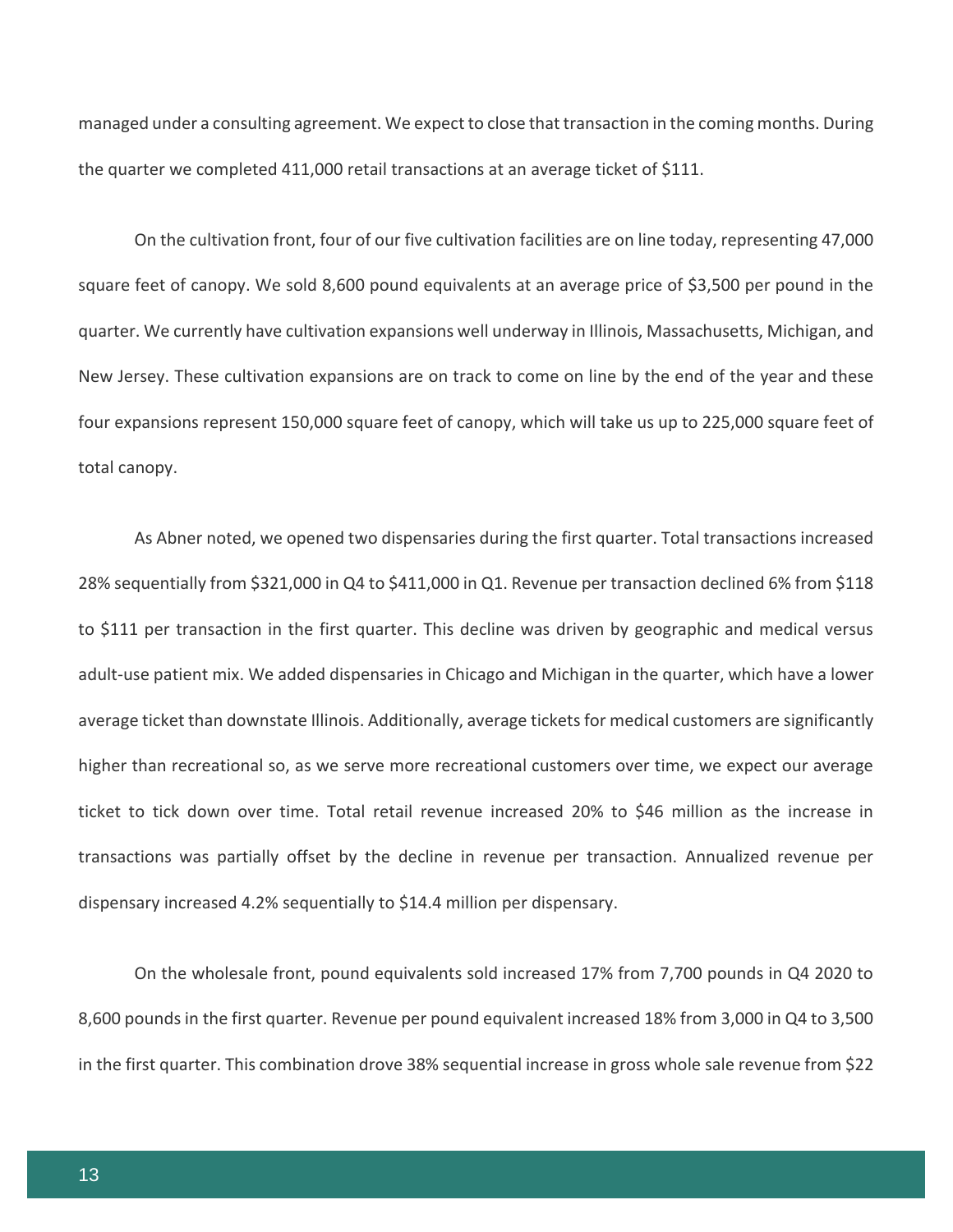million in Q4 2020 to \$30 million in the first quarter. Note that Q4 included some one-time bulk sales in Michigan that artificially depressed our revenue per pound in the fourth quarter of last year. We're seeing stability in wholesale pricing across all of our markets.

As a reminder, the difference between our gross and debt revenue is intercompany revenue sold to our own dispensaries, which was \$10 million in the quarter. On a net basis, our wholesale revenue grew 26% sequentially to \$21 million.

The Company's robust revenue performance is a result of more legal consumption, more throughput through our high-volume dispensary footprint, and robust third-party demand for our quality products in our current wholesale markets. This is a \$100 billion market and more people are moving over to legal consumption every day.

Turning to guidance, we expect to generate between \$320 million and \$340 million of revenue this year, which represents a 123% to 137% revenue growth year on year. This does not include revenue associated with our pending acquisitions in Ohio or New York.

Since the end of the quarter we have successfully opened three additional dispensaries, including our flagship in Boston, our fourth dispensary in the Chicago area, and our second northern New Jersey locations. We also began cultivation operations in our Lansing, Michigan facility and expect our first harvest in the third quarter.

All of the assets we have driving the guidance are open today, so the timing of bringing on these assets, which has always been problematic for this industry, is not an issue for us. Taking into account the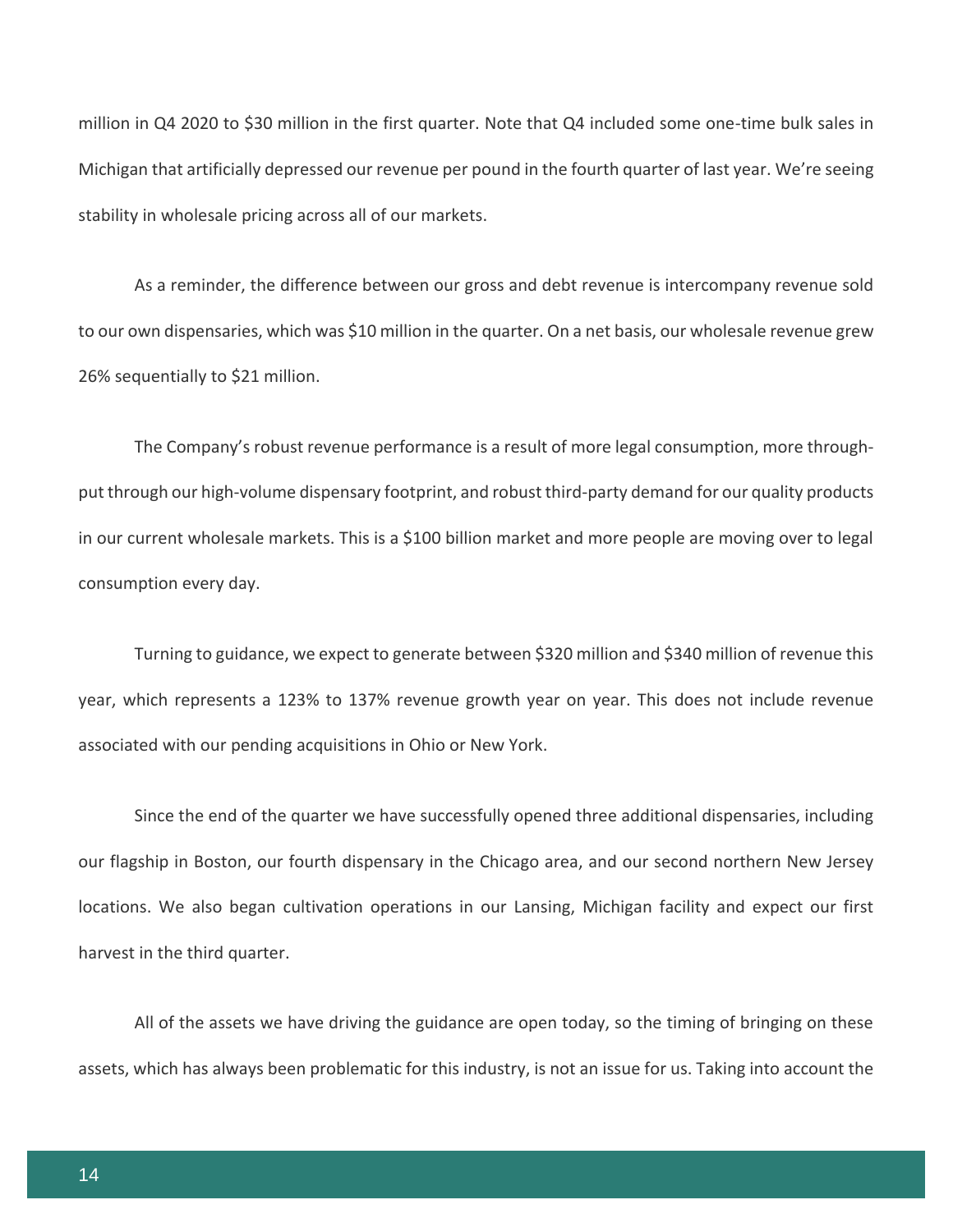additional assets we've turned on year to date, as well as our current run rate performance, we feel confident in our revenue guidance for the year.

Moving on to our capital structure and balance sheet, we radically restructured our balance sheet post IPO with \$125 million of convertible debt that equitized upon the IPO. We finished the quarter with \$252 million of total debt. Pro forma for the IPO and the convertible debt conversion, we have \$127 million of debt. This total includes \$34 million of seller financing related to the Midway and HCI minority interest acquisition and \$17 million of financing liabilities for certain dispensary leases.

We ended the quarter with \$63 million of cash. Net IPO proceeds, including the overallotment and net of fees and commissions, was \$87 million. Including the net IPO proceeds, pro forma quarter end cash was \$149 million.

In the first quarter, cash flow from operations was negative \$8 million. Adjusted EBITDA of \$16 million was offset by an \$11 million use of cash for inventory as we built up retail inventory to support dispensary openings, saw higher retail sales in our existing dispensaries, and supported our wholesale growth through greater wholesale inventory. Testing delays in Massachusetts also contributed to the increase in inventory, but we believe that issue has been resolved at this time.

Cash tax payments during the quarter were approximately \$4 million, cash interest was \$4 million, and other working capital uses were \$4 million.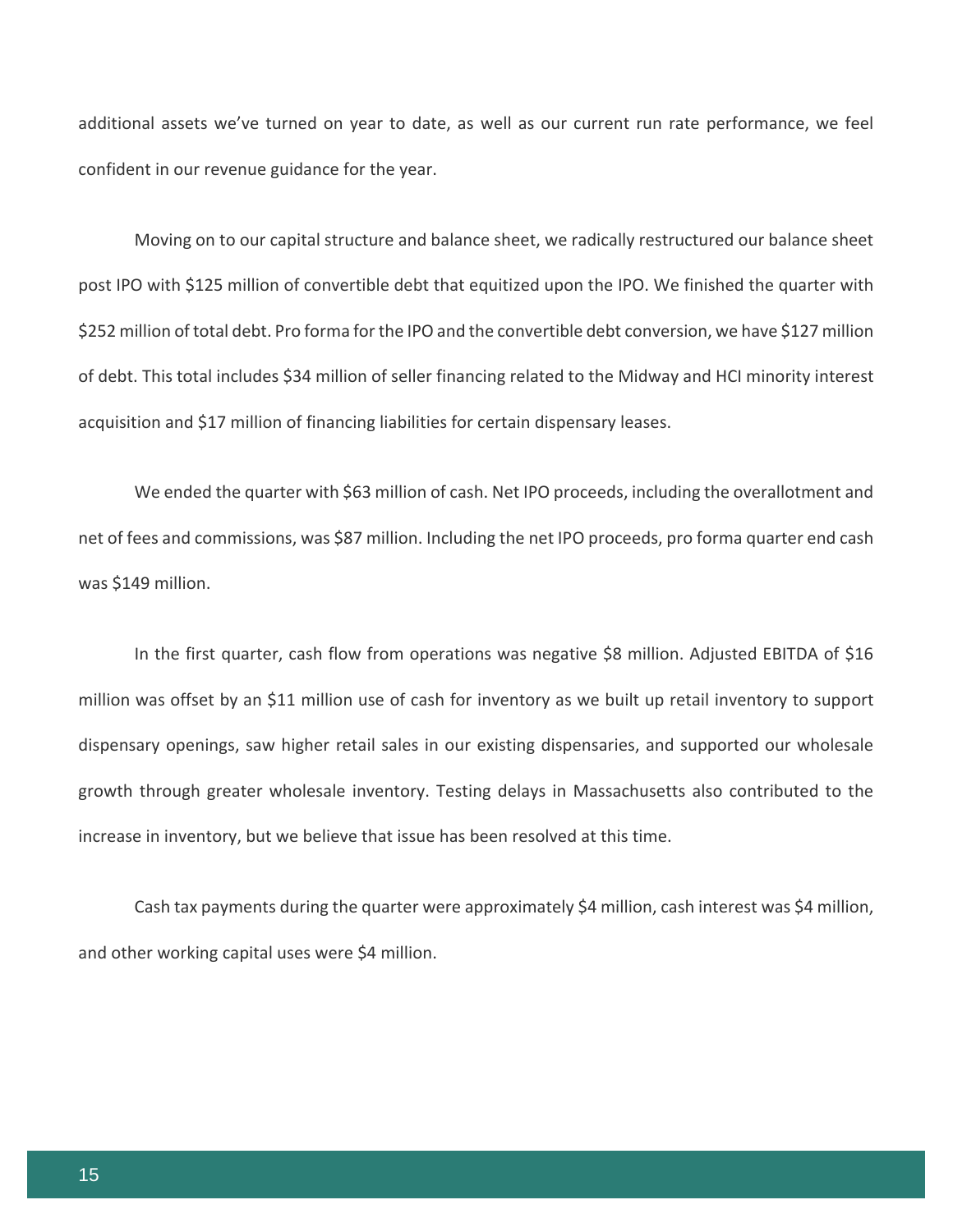On a pro forma basis for the IPO and debt conversions, we have 169 million common shares outstanding. In addition, there are 2 million dilutable warrants outstanding and 2.5 million unvested restricted stock units. The dilutive impact of the warrants was calculated using the treasury stock method.

Our goals. Over the next 18 months we will continue to be laser-focused on executing on our plan, finish the cultivation expansions, opening the remaining dispensaries, and use the blueprint we created in Illinois in all of our other markets. We will strive to allocate capital to the best limited license states east of the Rockies and become a top-tier MSO. While it was great to spend time with our current and new investors during the IPO road show, we're excited to turn back our focus to execution in our existing operations and turning on the remainder of our assets. We've accomplished a lot to date, but the job's not finished.

I'll now pass it over to Abner to take some Q&A questions.

**Abner Kurtin** — Chairman, Founder & Chief Executive Officer, Ascend Wellness Holdings

Operator, we're ready for Q&A.

# **Q & A**

# **Operator**

Thank you. Ladies and gentlemen, we will now begin the question-and-answer session. Should you have any questions, please press star followed by one on your touchtone phone. You will hear a threetone prompt acknowledging your request and your questions will be polled in the order they are received.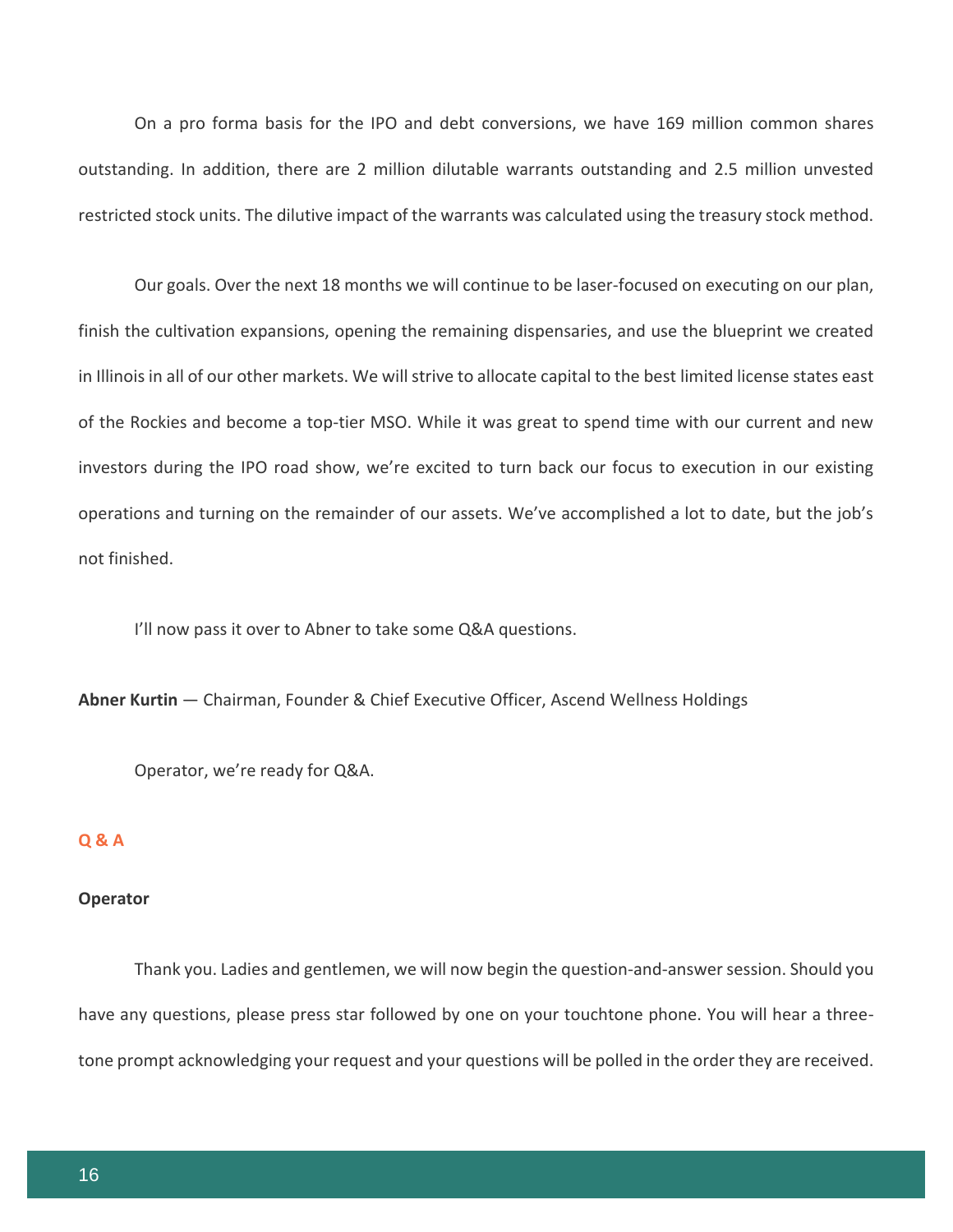Should you wish to decline from the polling process, please press star followed by two. If you are using a speakerphone, please lift the handset before pressing any keys. One moment for your first question.

Your first question comes from Bobby Burleson with Canaccord. Bobby, please go ahead.

#### **Bobby Burleson** — Analyst, Canaccord Genuity

Hi. Thanks for taking my questions. Just curious, on the guidance range, what the biggest swing factors might be there. Is it timing of the cultivation assets that are ramping in the second half or is it timing of stores that you're still opening in Massachusetts or something else?

**Abner Kurtin** — Chairman, Founder & Chief Executive Officer, Ascend Wellness Holdings

We feel very good about guidance. We know how important it is to meet the expectations of our investors and we feel very confident in the guidance we're providing you. Most of the, if not all of the, assets that are driving our revenue are currently open. The big swing factors were the additional capacity or opening of the Lansing asset, the ability to get Friend Street open, and the ability to get Rochelle Park open.

While we do have a number of things coming on line in the second half of the year, they don't really drive 2021 numbers. Everything that really is driving the bulk of 2021 is on line and producing and producing in line with expectations. That's why we feel able to give that kind of guidance so early coming out of the gate.

**Bobby Burleson** — Analyst, Canaccord Genuity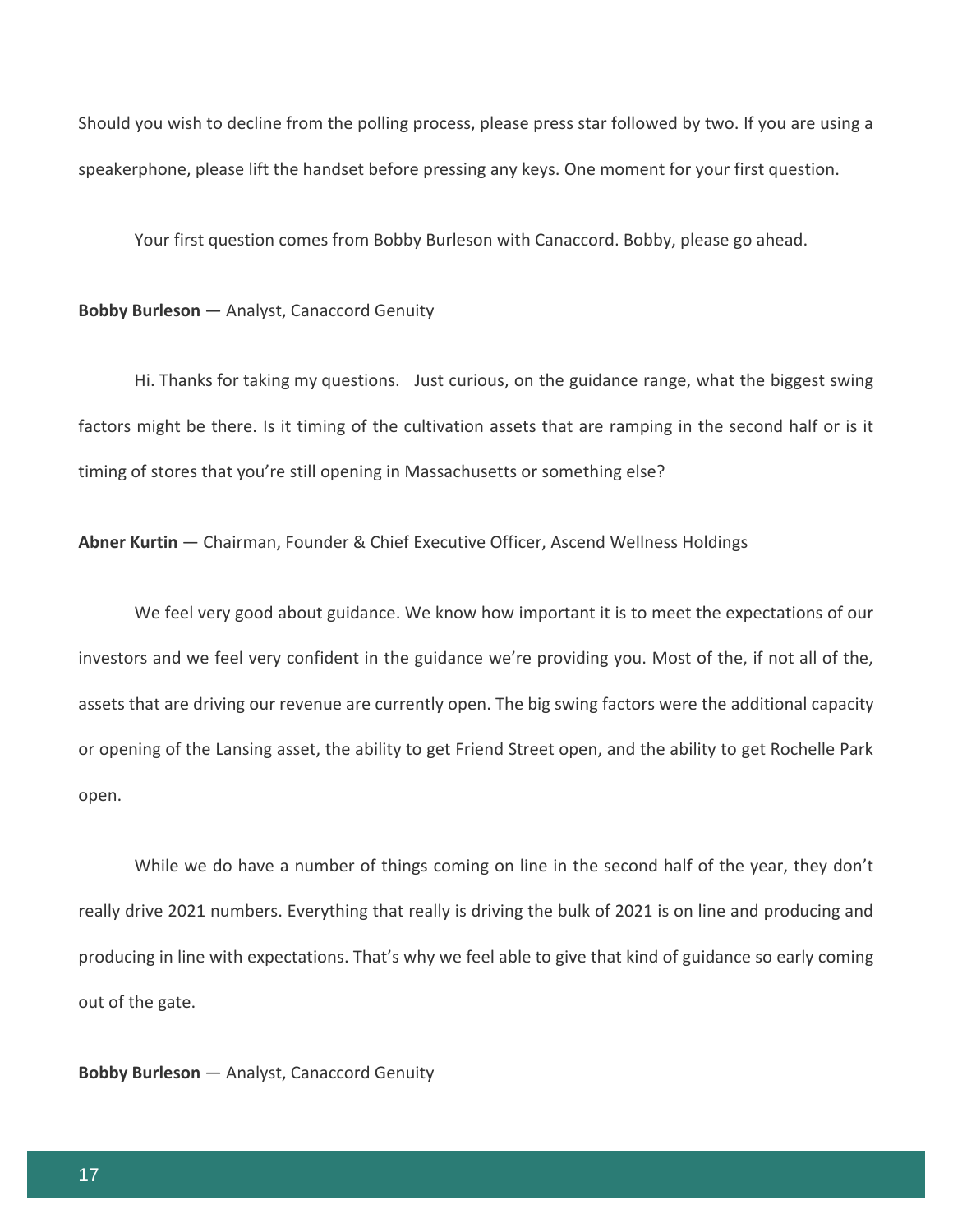Fantastic. And then just a quick follow up. In terms of New York, there's going to be a pretty big gap until adult use comes on, it sounds like, but you've got the expansion of qualifying conditions for the medical program, you have flower coming soon, so curious, you know, how significant of a medical market are you expecting there at the time that you start to integrate that acquisition and bring your capacity on line in New York?

**Abner Kurtin** — Chairman, Founder & Chief Executive Officer, Ascend Wellness Holdings

Good question. Thanks for asking it. We think New York is one of the huge stories of this industry but, from an economic or revenue point of view, it's really a 2023 story when we really see the bulk of adult sales. So for us, when you look at our 2022 numbers, as estimates start to come out there, remember that has very little contribution to us from New York.

That said, we agree with you. We think that the medical market in New York is really starting to take off. We saw that in Illinois as we moved towards adult use and we've seen that in many of the states. We have ground flower in the market, we have whole flower coming to the market pretty soon, we hope and, as you suggested, the expansion of conditions. We expect that to continue to ramp over the course of the next year and a half, particularly since New York has not been the most robust medical market. In addition, the MedMen stores have underperformed the state given MedMen's restructuring process. We think we can do a lot of good by turning the stores from red to blue and opening them, as I said, the stores, as soon as the deal closes.

**Bobby Burleson** — Analyst, Canaccord Genuity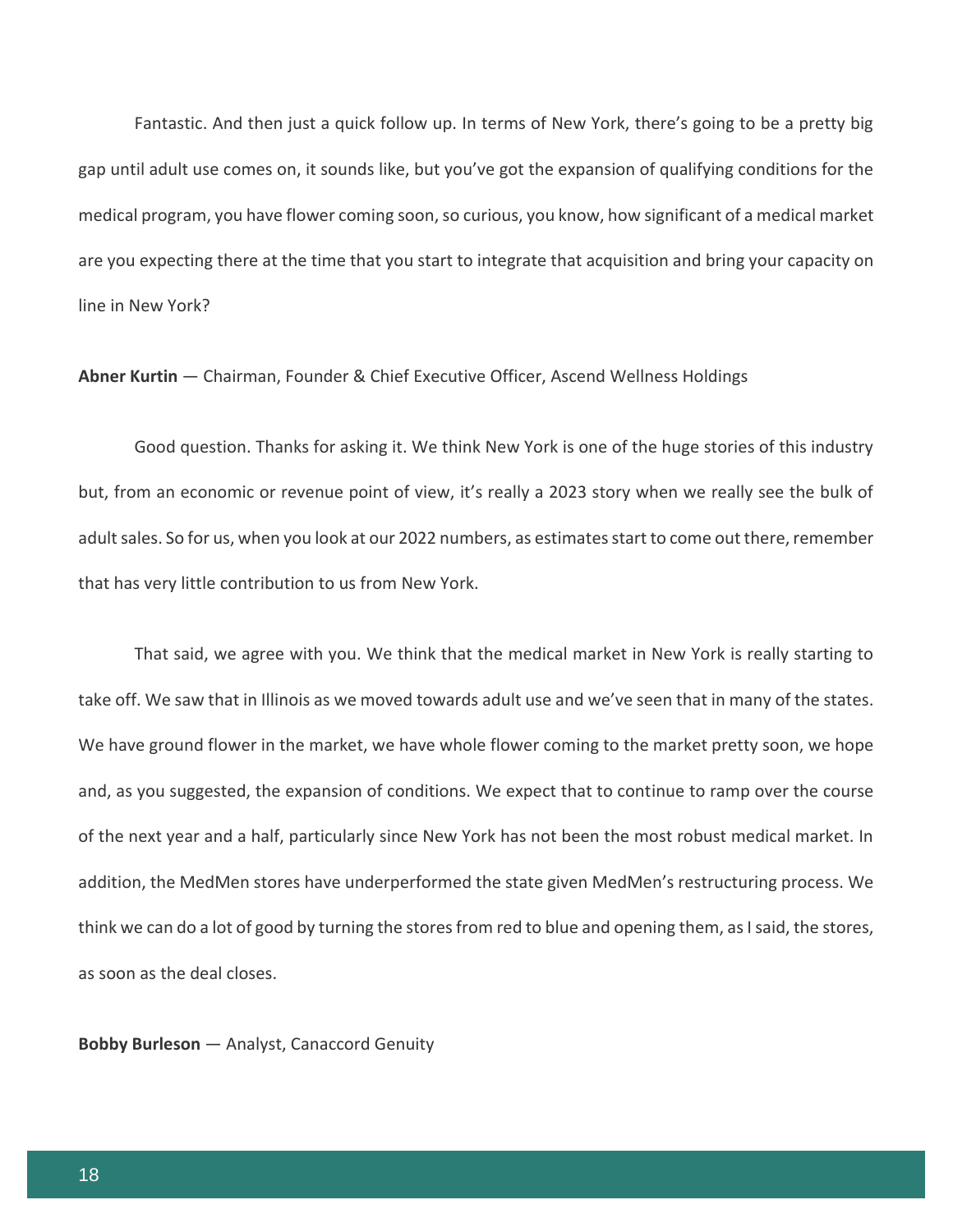Great. Thanks for taking my questions.

#### **Operator**

Thank you. Your next question comes from Matt McGinley with Needham. Matt, please go ahead.

## **Matt McGinley** — Analyst, Needham & Company

Thank you. For the wholesale business, your sequential growth into the first quarter was outstanding. I'm wondering if you can help me frame how that would look into the second quarter. I don't think that the Illinois expansion will be operational until, I think, the third quarter, and in Massachusetts I'm not sure how inventory deployed to Friend Street or the expansion to the kitchen you had in Athol would impact that into the second quarter. So can you help us think about what that would look like as far as growth into the second quarter?

**Abner Kurtin** — Chairman, Founder & Chief Executive Officer, Ascend Wellness Holdings

Yeah, let me give a quick overview and then I'll turn it over to Dan.

We're marching towards a goal of 50/50/50. That's a 50 wholesale, 50 retail mix, and 50% of what's sold in our stores coming from our products. So that's where we're going long term. As you know, and as we said at the IPO, we started at a 70/30 basis, a little bit more even, because it's easier to open stores than grows and our grows are coming on line fast. We see the improvement in the second quarter as indicative of what's going to happen to this, sorry, the first quarter is indicative of what's going to happen to this company over the next couple years as wholesale continues to outpace retail. It's a very stair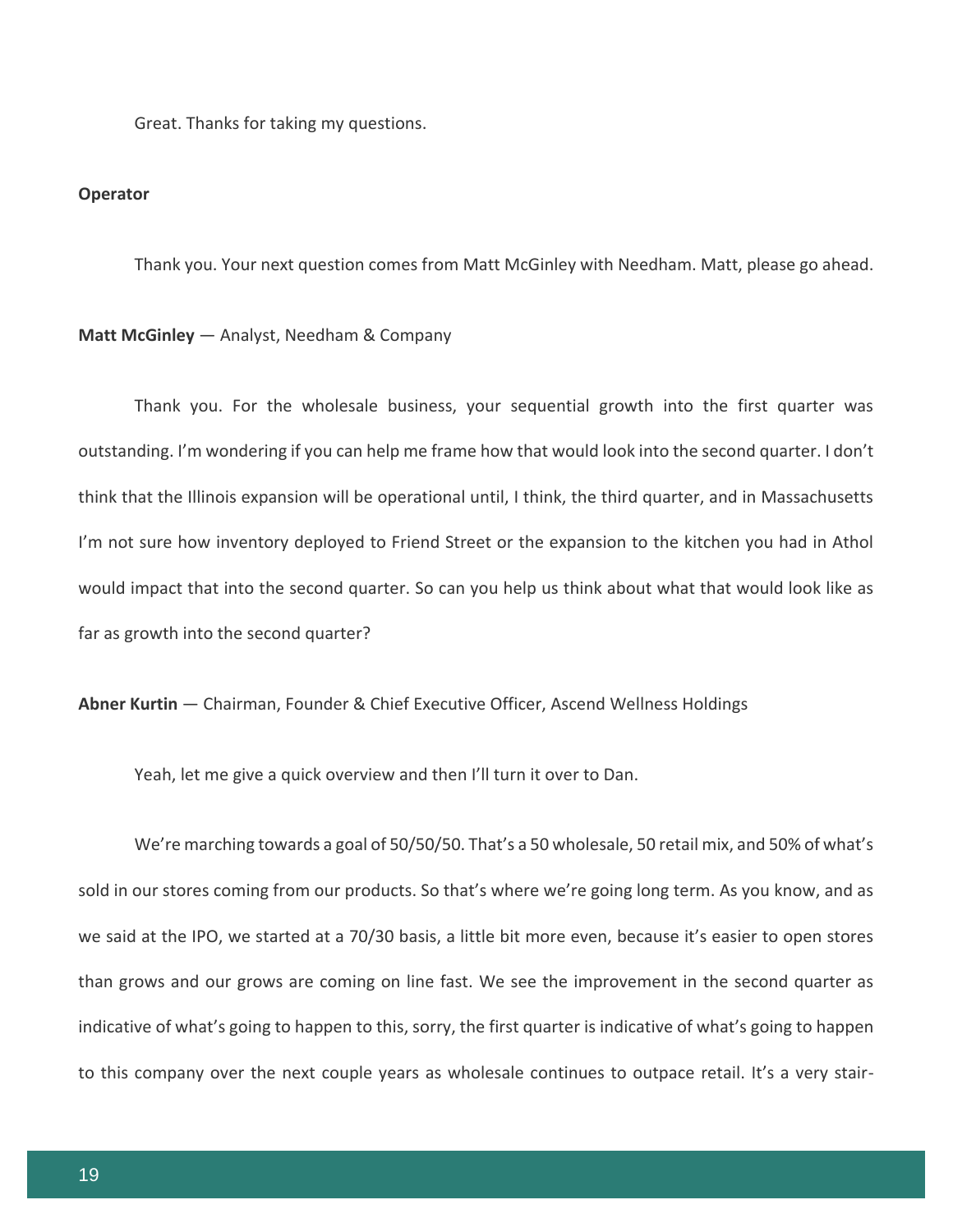steppy process though as capacity comes on line. And as you suggested, a lot of the big capacity expansions from here come on line in the second half of this year and therefore won't impact this year's sales as much.

I'll turn it over to Dan to go through some of the specifics.

**Daniel Neville** — Chief Financial Officer, Ascend Wellness Holdings

Yeah, I would say, no, our Q1 Athol sales were weighed down by the testing delays that we saw in Massachusetts during the quarter. So, while we experienced pretty significant growth out of our Illinois cultivation in Q1, we're producing well out of our Athol cultivation as well, we didn't realize as much on the revenue line item as we would have liked in Q1 and there's additional growth to be had in Q2.

Additionally I would say our wholesale business prior to Q4 or our kind of historical growth within that business was weighed down a bit just by figuring out issues on the supply chain side of things, bringing in the right team to be calling on the Illinois market day in and day out. So we built up some inventory over the course of 2020 that we were able to unlock over the course of Q1 and will continue to unlock over the course of Q2.

So we expect to continue to have robust growth in Q2 as well prior to our cultivation expansions in Illinois and Massachusetts coming on line later in the year.

**Matt McGinley** — Analyst, Needham & Company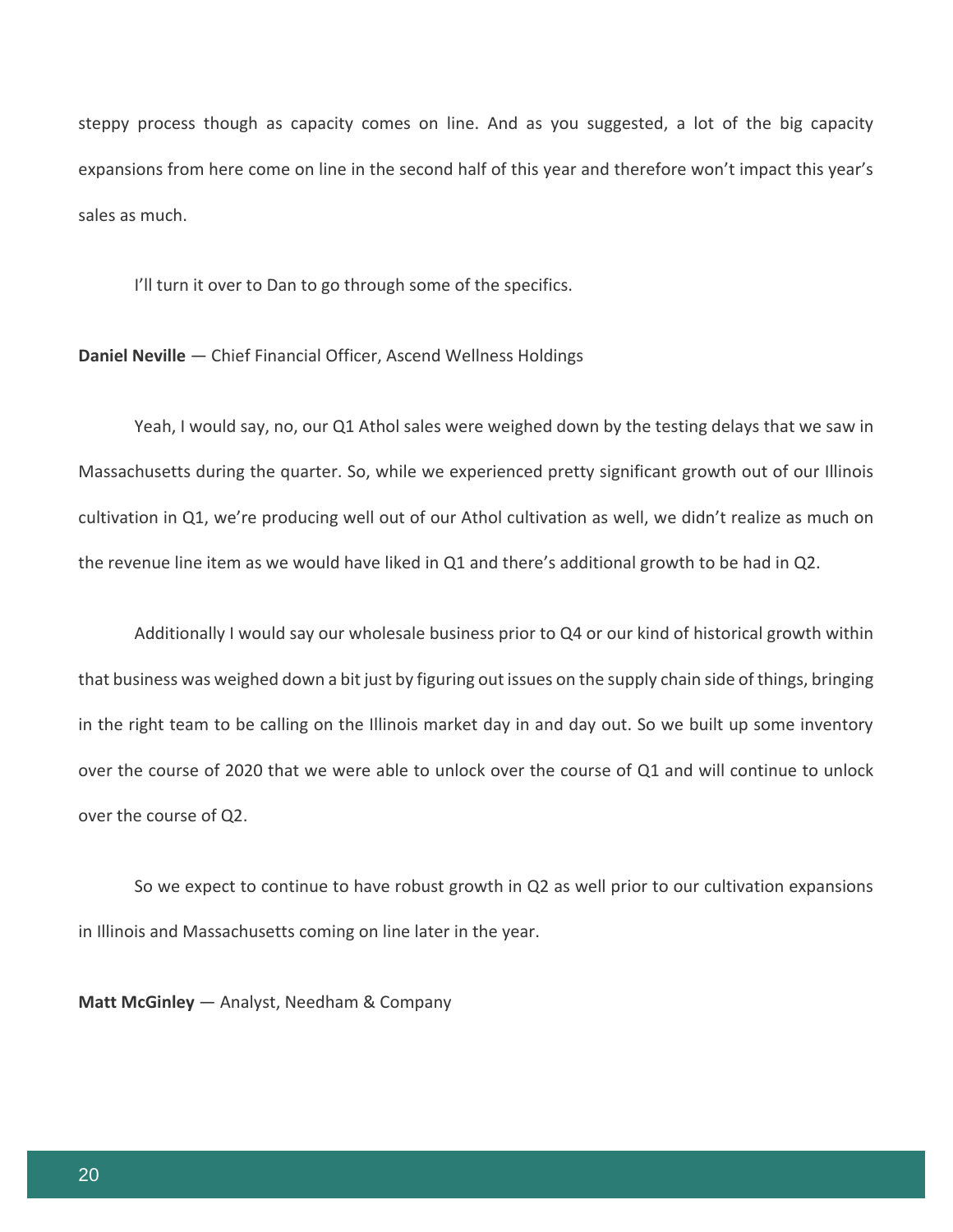Got it. Thank you. And on the gross margin side, you had, again, a very healthy increase in gross margin when you strip out the noise related to D&A. I think, Dan, in your prepared remarks you noted that the retail gross margin was flat, which would imply that your overall production efficiency is surging here. Is there anything else in there that we should think about? Are there any temporary mix shifts that would have impacted that quarter? Or is this sort of the steady build, as Abner had noted, on the gross margin side that will, I guess, march up over the course of this year?

## **Abner Kurtin** — Chairman, Founder & Chief Executive Officer, Ascend Wellness Holdings

One thing we like to note is that our gross margins are pulled back by about 400 to 500 basis points of rent expense relating to sale leaseback transactions that, if you look at other operators in the space, would be below the line. We think that's the right way to do that, because that gives us the 280E efficiency of being able to deduct those for tax purposes, but it does give us a lower reported gross margin than some of our competitors with sale leaseback transactions.

#### **Daniel Neville** — Chief Financial Officer, Ascend Wellness Holdings

Yeah. And, Matt, I think there's two things that play in the quarter. One is, you know, within that rent expense we have TI associated with the build-outs that are currently underway in most of our markets. So that rent expense and the TI that we're paying for the expansion of those facilities is, for the most part, baked in those Q1 numbers. But we're increasing our production, increasing our sales, that rent expense is not going up, so we get some pretty significant leverage on the gross margin line item with that fixed rent base as we bring additional sales on line and turn on these additional cultivations. And then specifically in the quarter we are mixing up a bit. We've rolled out live resin pens to the market, which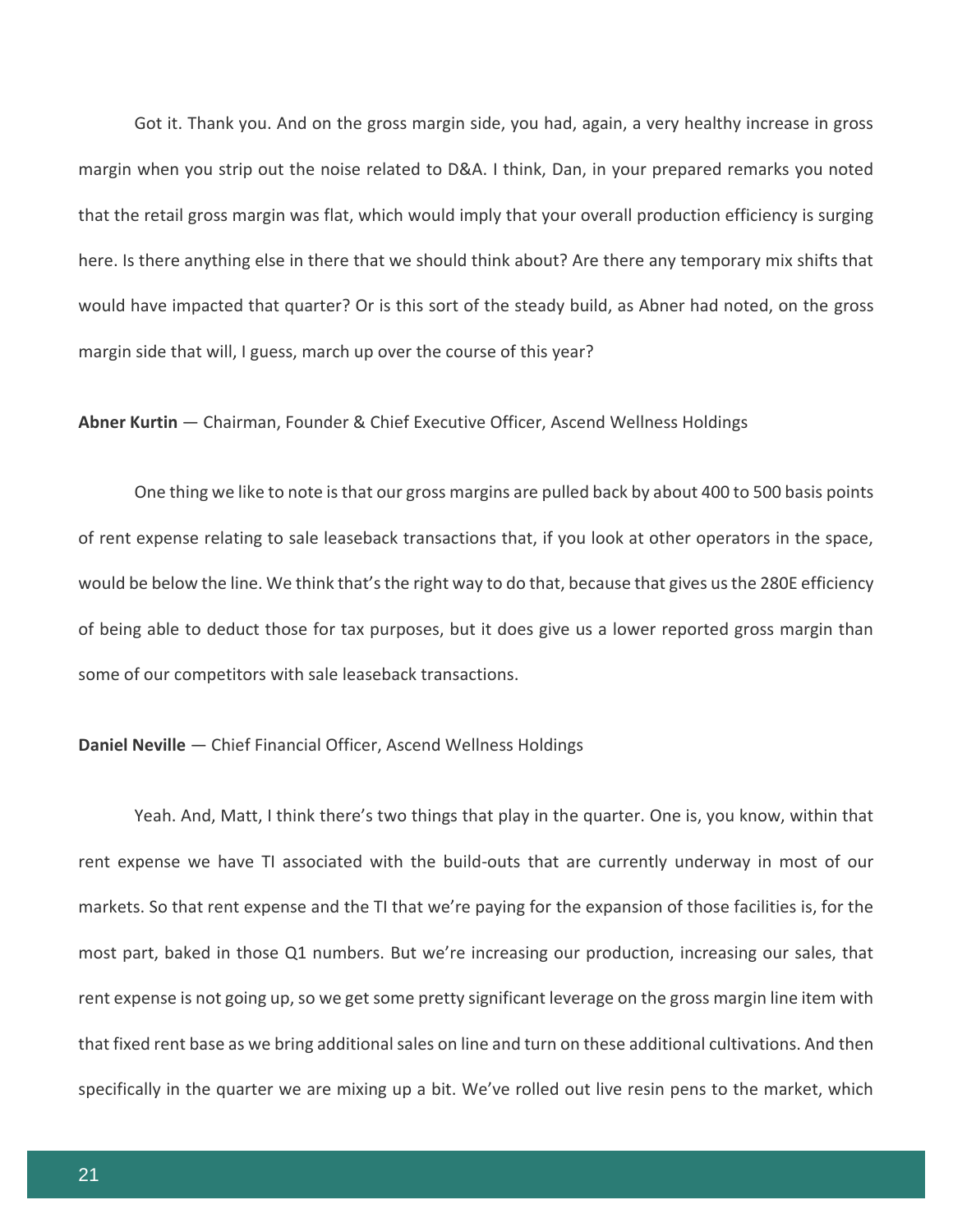have higher yields and a better cost profile than we have on the distillate side of things. We're also mixing up into pre-roll categories, gummies, some other edibles as well. So that, combined with just overall better efficiency out of Barry and dialing in that facility, were the primary drivers. And look, I wouldn't, as Abner said, we're kind of driving to that 50/50/50. I wouldn't expect this type of dramatic jump going forward on a sequential basis.

**Abner Kurtin** — Chairman, Founder & Chief Executive Officer, Ascend Wellness Holdings

Yeah, look, we've got three large cultivation projects which we highlighted in the road show. One is Athol, where we're quadrupling canopy. The others are Franklin in New Jersey and New York where we're doing large expansions. As I said before, if I had a dollar to invest in this industry, I would invest it in New York and New Jersey cultivation. I think that's similar to what some other CEOs have said. And it's that big leap, step function leap in our cultivation capacity comes on line and starts generating revenue in the beginning of 2022. That's why I think, besides just economies of scale, you start just seeing a major margin boost in 2022 from 2021.

**Matt McGinley** — Analyst, Needham & Company

Okay. Very helpful. Thank you.

#### **Operator**

Thank you. We have a following question from Kenric with ATB Capital Markets. Please go ahead.

**Kenric Tyghe** — Analyst, ATB Capital Markets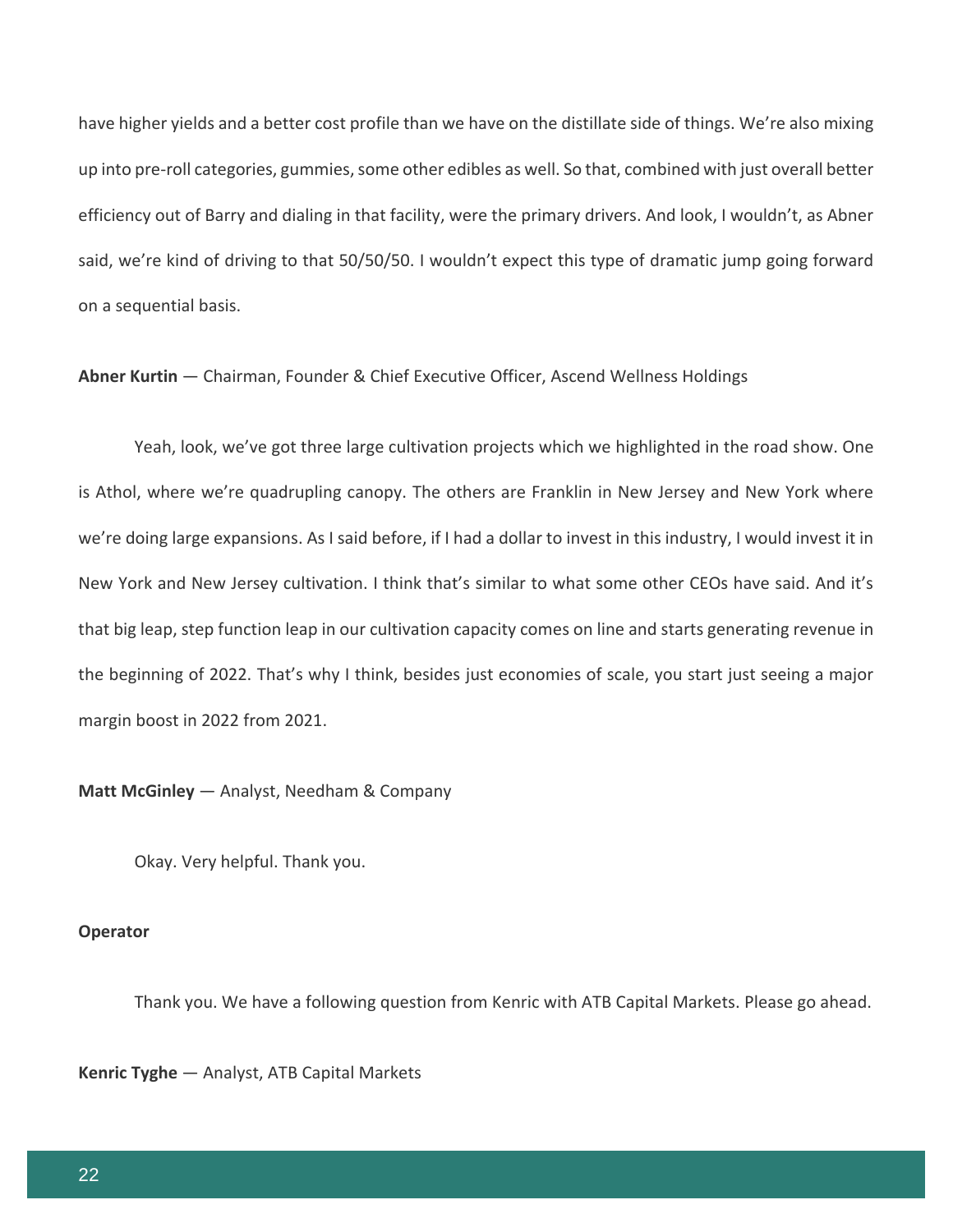Thank you and good afternoon. Abner, can you speak to sort of the puts and takes in Illinois given the timing of your capacity ramp, your current seven stores in the market, and expectations around that next tranche of licenses finally starting to filter through sort of June and July of this year? How do we think about the puts and takes, the evolution of your footprint in Illinois, and how well positioned do you believe you are, not only to sort of defend your existing share of retail but perhaps capitalize on the new license issuance as your capacity expansion comes on stream in the third quarter of this year?

## **Abner Kurtin** — Chairman, Founder & Chief Executive Officer, Ascend Wellness Holdings

First of all, it's eight stores now in Illinois, because we opened another store in Chicago. I mean we love our Illinois footprint. We've got four in Chicago and four down state in areas with less competition and, as you know, the southwestern part of the state really exposed to the St. Louis market, which really drives that business. That gives us the ability to add two stores and go up to the ten cap. We like that, because a lot of our competitors are capped out at the ten, so that gives us some power in terms of buying power relative to the competitors. And so if you only have two bullets left, we want to do it in the right way.

We, as everyone else, would love to see these additional stores open. We think Governor Pritzker's plan of giving the next 75 licenses to social equity was great, but where are the stores? It's time to bring those stores on line for the benefit of social equity and the benefit of the consumers of Illinois. And we point out, you know, in the Collinsville store, we saw ourselves open a second store, we saw (inaudible) open a second store, all direct competitors, and we saw no drop-off in business. This is a market in Illinois that has not reached the inflection point. We do not see cannibalization from additional stores. Another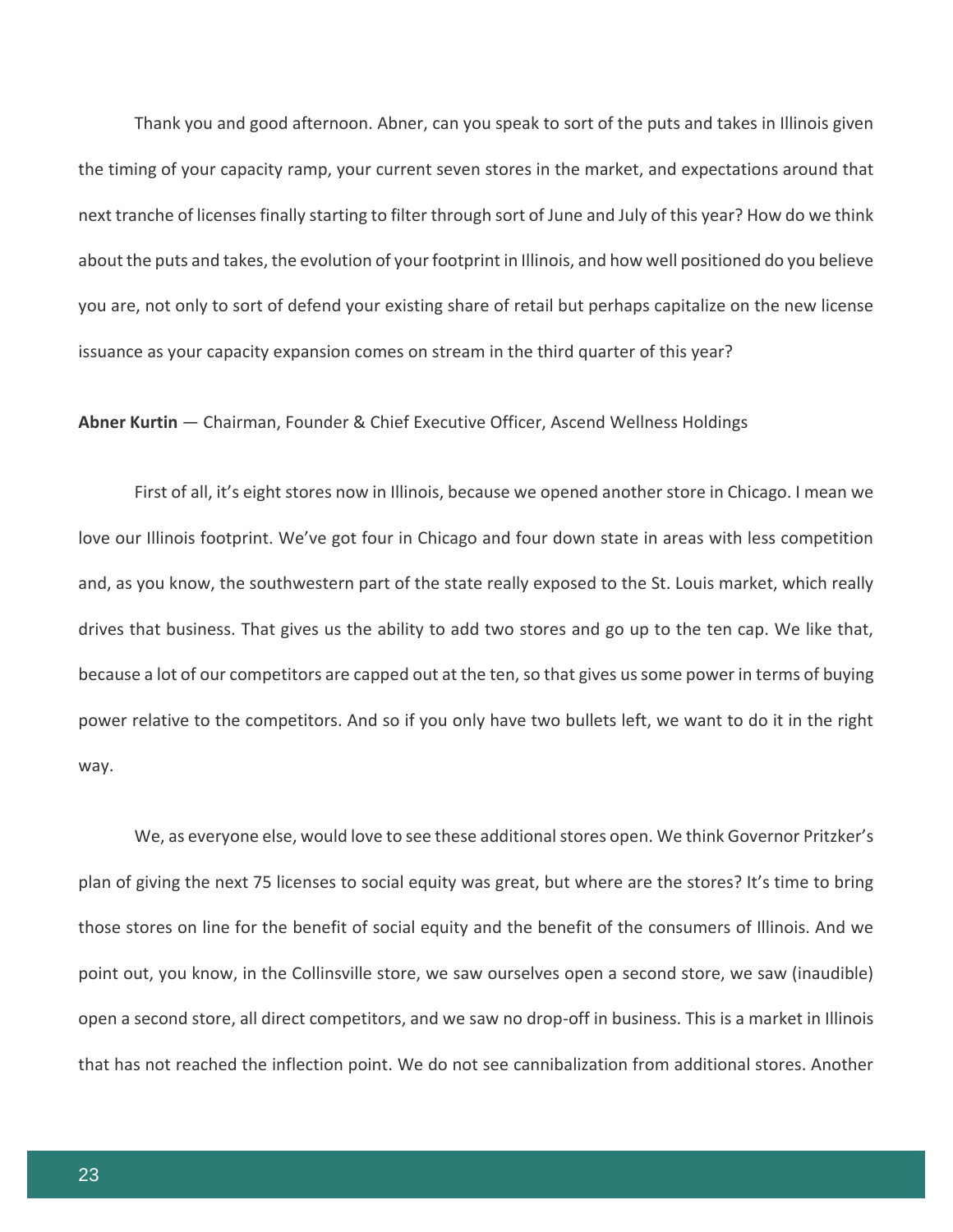75 stores to the market, bring it on. It's going to help our wholesale business and we don't think it's going to really materially impact our retail business.

In terms of the wholesale side of Illinois, it's tight. Has been tight. It's very stair-steppy. We saw Cresco bring on a large capacity expansion. I think it was kind of the beginning of the second quarter. That kind of saturated the market for a brief period of time and then more stores opened, more demand came, and we're tight again. And that's, I think, going to be the continued pattern. Like I said, it's a \$100 million a month market with \$250 million being done in Colorado. You only have seven or eight people really adding to capacity in a big way and it's far, you know, at some point capacity overtakes demand, but I don't think we're close to that. I'm sitting here looking at the mass market and we're sitting here four years into this thing or three years into this thing and we're still at 3,500 to 4,000 wholesale.

So it's hard to raise capital, it's hard to build these things, it's hard to grow product. Capacity expansion is not showing price declines in these markets, which is another reason why we love these markets.

#### **Kenric Tyghe** — Analyst, ATB Capital Markets

That's great colour. Thank you. And if I could switch just quickly to Massachusetts, I mean, first off, congrats on Boston. It seems to be a real challenge for anybody. But beyond that, just given how challenging it is in Boston, how has that experience in Boston sort of impacted your thinking again on your evolution in that state, your priorities with respect to capital allocation? Has there been any real change as to how you think about Massachusetts having cleared that hurdle? And obviously, outside of Boston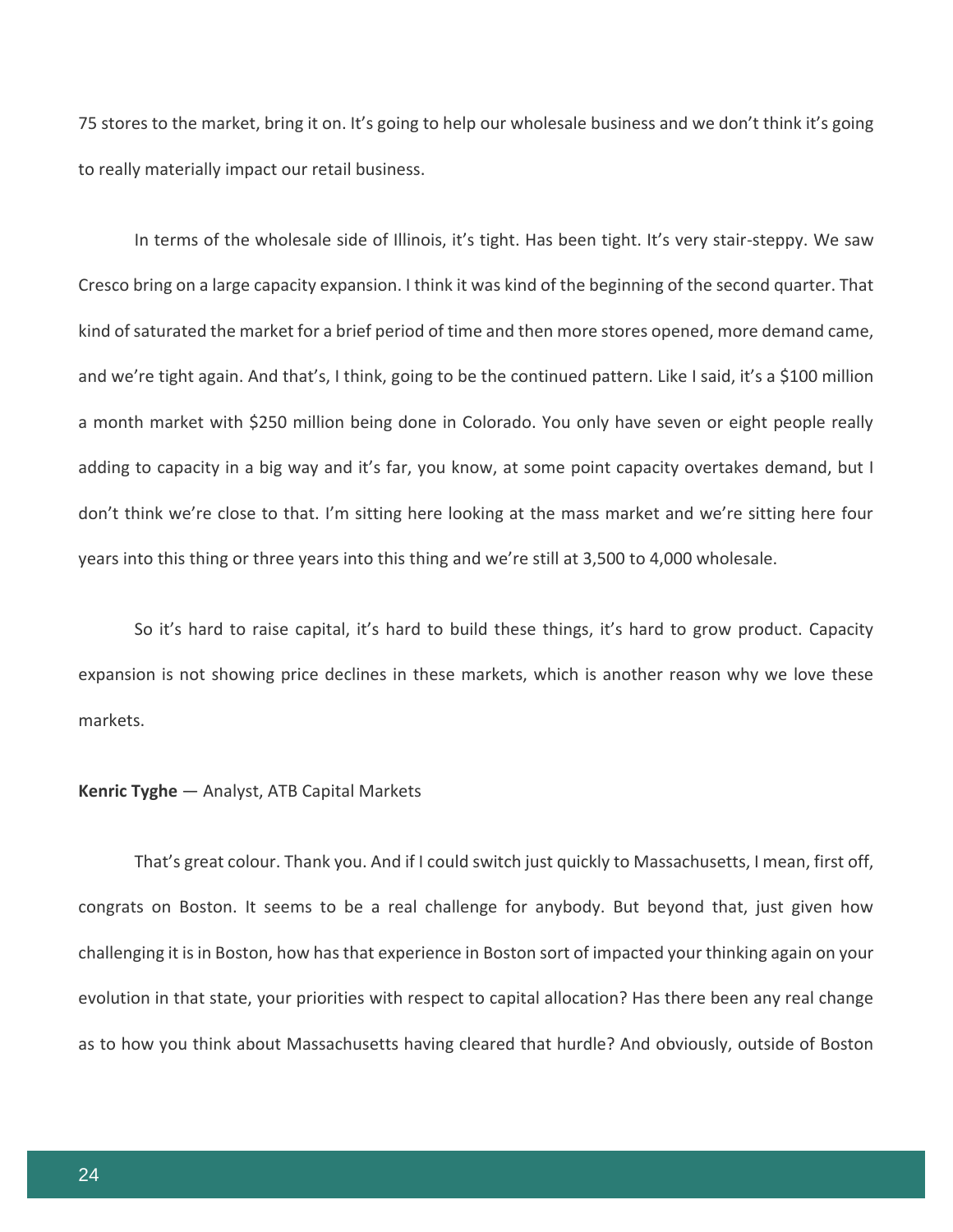(inaudible), sorry, outside of Boston it's easier in the rest of the state than within Boston, but could you just sort of speak to Massachusetts, sort of the fact that you're finally there, where to from here?

**Abner Kurtin** — Chairman, Founder & Chief Executive Officer, Ascend Wellness Holdings

Look, we're bruised and bloody and tired from the Boston experience, but we're excited to have that store open. We're excited that the community of Boston finally gets a downtown store. We're excited to be able to provide it. We also said we've got over 200 SKUs on that menu, probably the highest in Mass. We want to carry all of our competitors' SKUs. We want to be a superstore. We want to introduce the industry to Boston. And we don't want any customer ever to walk out of our store because they can't get a Dogwalkers or a Mindy's or whatever else they want, whether it's our product or anything else.

We do this a lot. We kind of say we go big-game hunting. My partner, Frank Perullo, is probably the best local permitter in the industry and over time, you know, and we're seeing this in Mass more than anywhere else, we're saturated in the west of 495 area, you're seeing significant declines in many of those stores because there's no barriers to entry. In downtown we've got Cambridge and Somerville still waiting for their first rec store, Boston still waiting for the store. I used to live in Wellesley. It's been 80 years and we're still waiting for our first liquor store. This is not a state that moves unbelievably quickly.

The cap is three. We've got Newton ready to open, should open in the next couple of months. New Bedford is another great market right off the highway there. I think it's the fifth or sixth largest city in the state. It'll be the first cannabis store to open there. So we love our three stores. It was hard as hell to get them, but we're really excited where we are, and then to build product to distribute in our stores and others.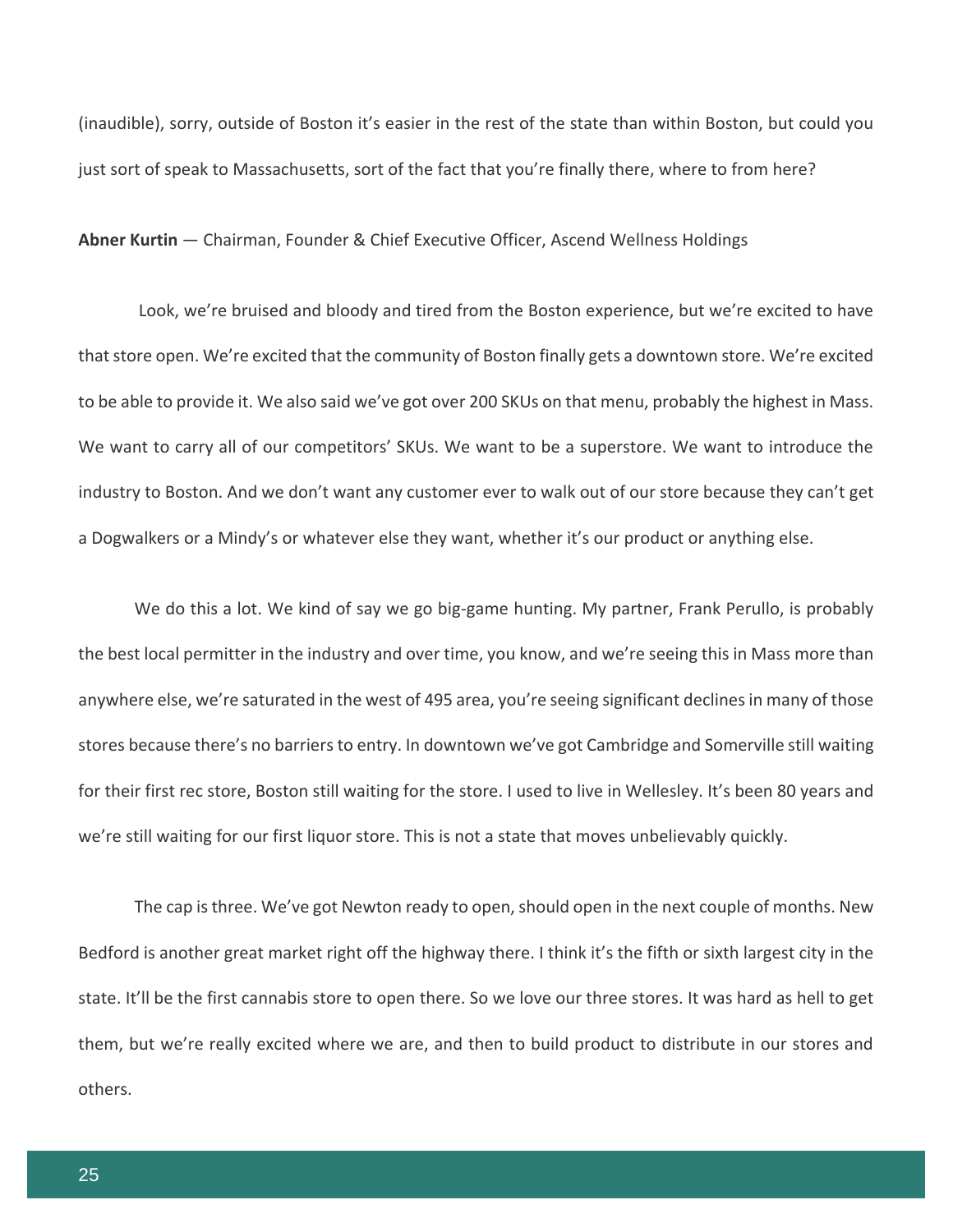**Daniel Neville** — Chief Financial Officer, Ascend Wellness Holdings

And I would just add, as hard as it was for us, like everyone else is dealing with the same things and that was kind of our, that's our backyard.

**Abner Kurtin** — Chairman, Founder & Chief Executive Officer, Ascend Wellness Holdings

We joke about these markets. Everything we hate trying to get these things open, we love once we're open and everyone else is trying to get open. And these cities, I mean this is not just cannabis. You know, local zoning, real estate, COVID, this is a tough business for any retail, any kind of multi-(inaudible), any anything. So the barriers to entry and limited competition kind of goes beyond what we're going to see really in most markets in the United States, which is why we see the long-term benefit of going after these downtown flagship locations. I mean it's done by Nike, it's done by Apple. This is a pretty common retail strategy when you're going for the best of the best.

**Kenric Tyghe** — Analyst, ATB Capital Markets

Great colour, thanks so much, and congrats on (inaudible).

#### **Operator**

Thank you. Your next question comes from Russell Stanley with Beacon Securities. Russell, please go ahead.

**Russell Stanley** — Analyst, Beacon Securities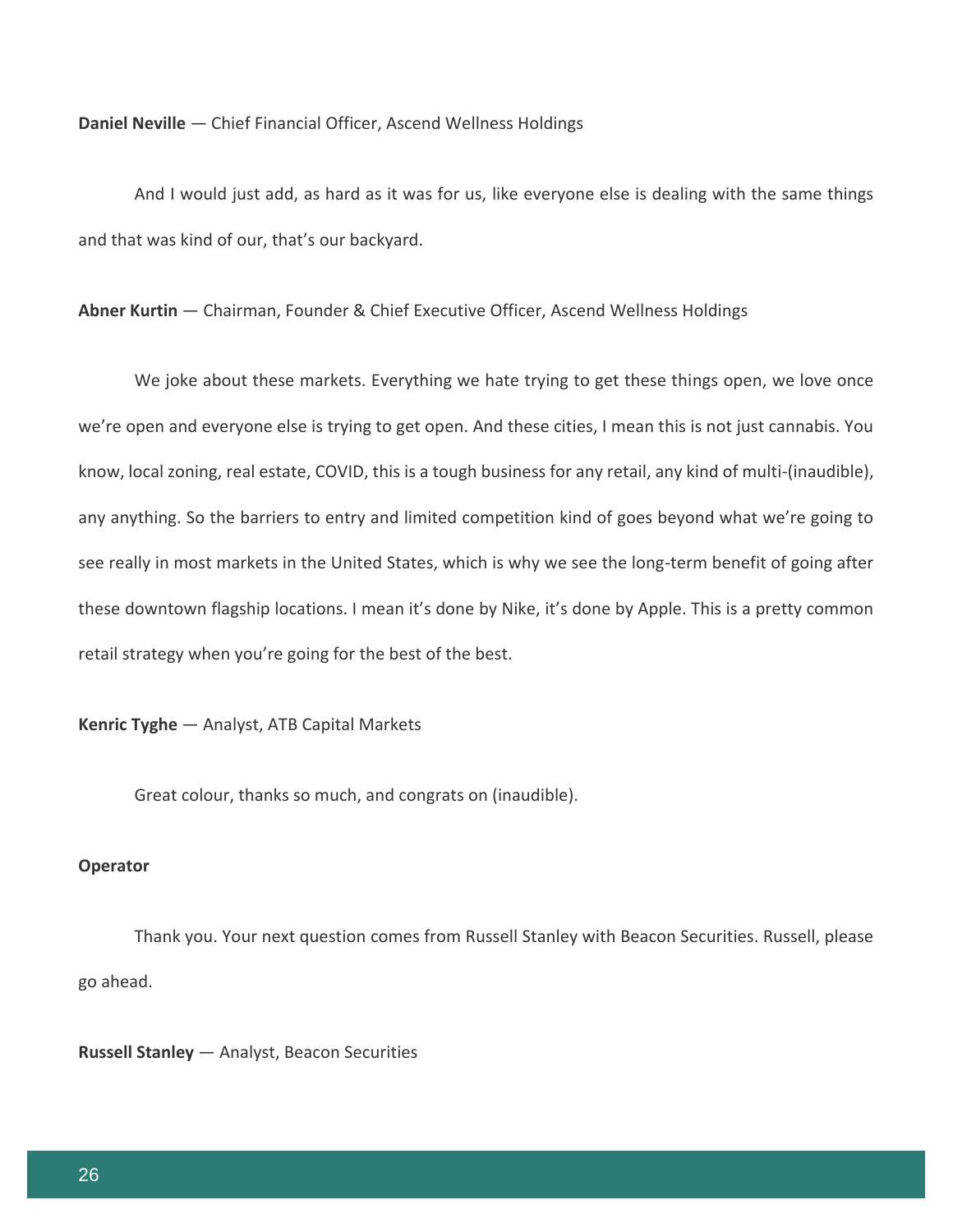Thanks and congrats on your first release as a public company. Maybe just switching gears to New Jersey, wondering what your thoughts are there and how you're prepping the business, how you're thinking about the eventual opening of the Dal-U(sp.) Centre. There's some uncertainty out there still around when the doors might be allowed to open. But how are you thinking about it, understanding you've got the expansion in Franklin underway and Fort Lee due to open by year end, but how are you business planning around the timing of that?

**Abner Kurtin** — Chairman, Founder & Chief Executive Officer, Ascend Wellness Holdings

Look, we are expanding as much as we can as fast as we can in New Jersey. Any state that has as few licenses and infrastructure as New Jersey has, and New York even more so, needs a lot more capacity to even think about servicing adult use. Curaleaf is the only current player that's wholesaling in size. Obviously, Verano, TerrAscend and others are coming into the wholesale market, but none of them have enough to supply the adult-use market.

A lot of people are expanding, but I don't know exactly when and how much, but in a state with two million that's going to come on line before New York and we've got three stores that I'd put up against anyone else's three stores. Route 17, you know, we've got over 100,000 car count every day. There's room for a huge number of stores on that. To be one of the only one or one of a couple is just amazing. Fort Lee, I mean any store with parking where you can see the George Washington Bridge is a win in any industry. And finally, Montclair, downtown, great neighborhood, expanding parking into the (inaudible) city, a mayor who really seems to be working with us as a partner, you know, we're thrilled to be there.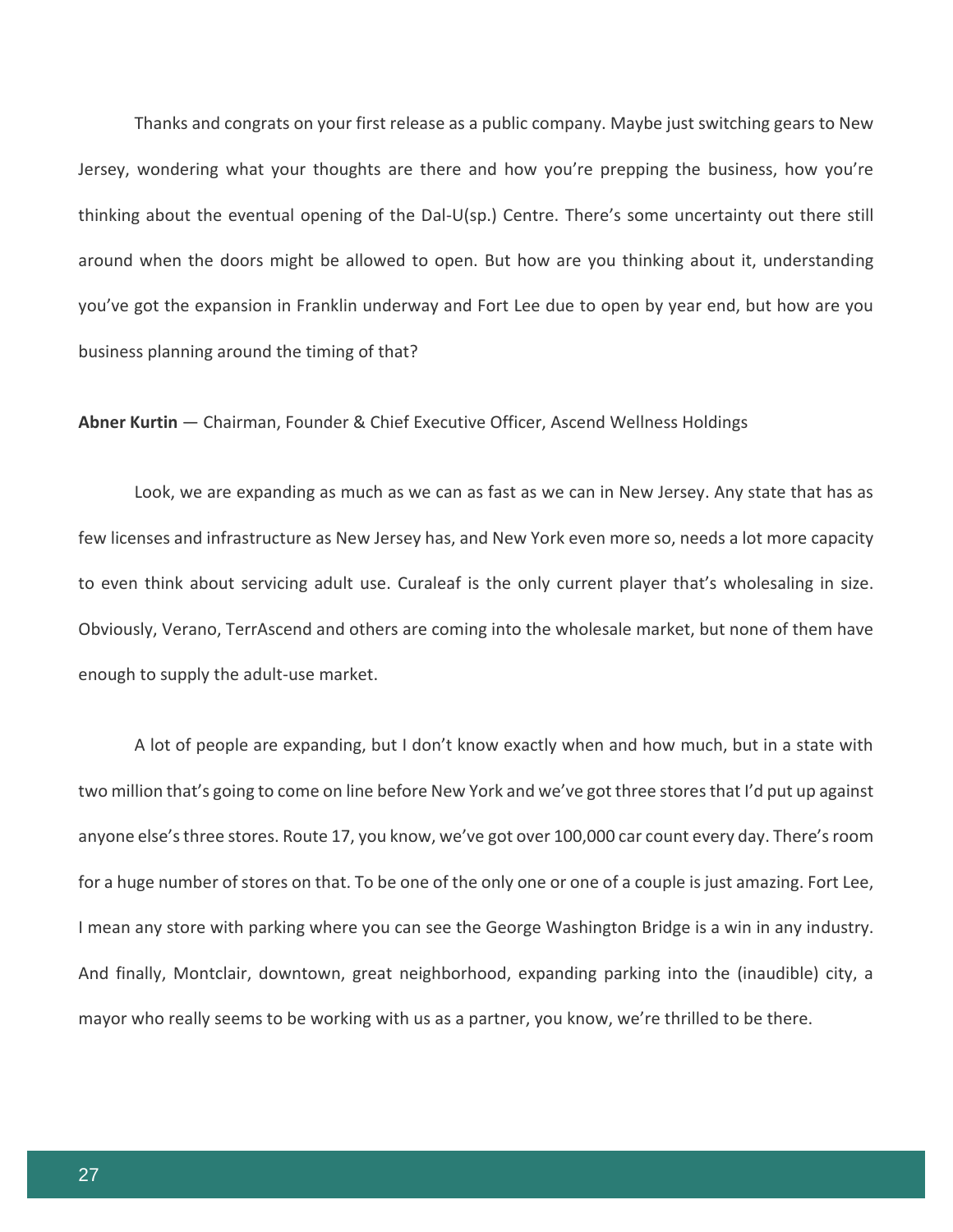We think that, you know, we're using January 1, 2022 in our model. Look we could get some sales in the fourth quarter. Certainly the governor would like that. But I don't know if it's going to meaningfully impact anyone's results. Certainly not ours. We have enough. We have plenty of business servicing the medical community. Normally when you enter a mature medical market that's going rec, it's tough until the rec markets. We've been, what, three days into Rochelle Park. We're shocked at how well we're doing for a mature medical market. So New Jersey is fabulous. I think that maybe Acura(sp.) can really benefit from adult use in 2021, but for most of us we're going to need additional capacity to service the market as we want to.

# **Russell Stanley** — Analyst, Beacon Securities

That's great colour. Maybe, if I could, just one more on the M&A front. Obviously, understanding the strategy go deep not wide, but wondering what your thoughts are at this point on adding additional states. You've made clear your criteria there but wondering, given the M&A activity we've seen over the last several months, how valuation expectations have evolved, particularly for the targets that are best (inaudible) sights. Thank you.

## **Abner Kurtin** — Chairman, Founder & Chief Executive Officer, Ascend Wellness Holdings

Yeah, I mean obviously, you know, when you look at the map, there's a few states that stand out. Pennsylvania is the largest one, kind of right between all our markets. Verano does seem to be buying everything we'd like to buy, unfortunately. And multiples are moving, you know, as capital and valuations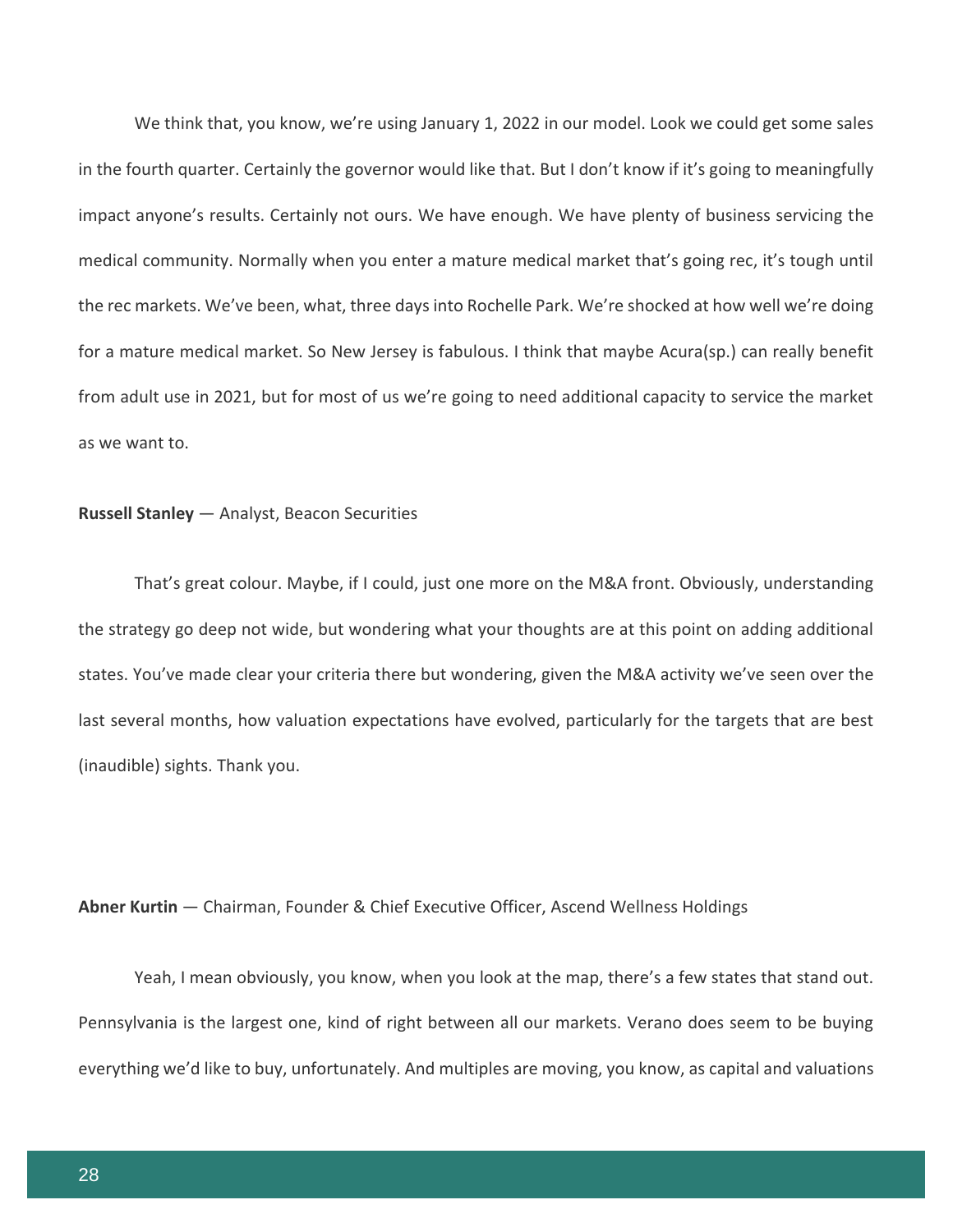got into the sector, multiples are moving up. We still think there are a number of attractive acquisitions out there. We think it's going to be very tough for independent SSOs to operate in the intermediate future. We want to be a big player in Pennsylvania, but at the same time, you know, we don't have to overpay and we don't have to do a deal we don't want to do, because our investors get, you know, we're the only midcap stock with this kind of exposure to New York and New Jersey and to dilute our investors of that amazing opportunity just for the sake of getting bigger doesn't really make any sense. A deal, just because it's accretive, doesn't mean anything.

There are a number of states where you could buy things at very attractive, accretive multiples, but you get what you pay for and it's very likely that you could end up de-rating as a result. We really love our collection of assets and we've done what we think is a great job in allocating capital and doing deals and we don't want to do a mediocre deal just for the sake of doing M&A. We believe that we are incredibly attractively valued given the quality of our assets and just by executing we have a tremendous amount of upside for our investors just to get to the industry multiple, which is not expensive. So to dilute that with a mediocre acquisition makes no sense.

The other states, obviously we've mentioned we've got two more stores to buy in Illinois. We have Ohio where we're not at our cap internally. You can look at kind of the other states. But you should not expect us to go west of the Rockies or kind of south, you know, somewhere warm where I live anytime soon. But we're always looking to do deals that make sense and certainly I think we could always use great brand and form factors, so we'd rather partner to do an acquisition, but we're open. So we're going to continue to look at the opportunities.

29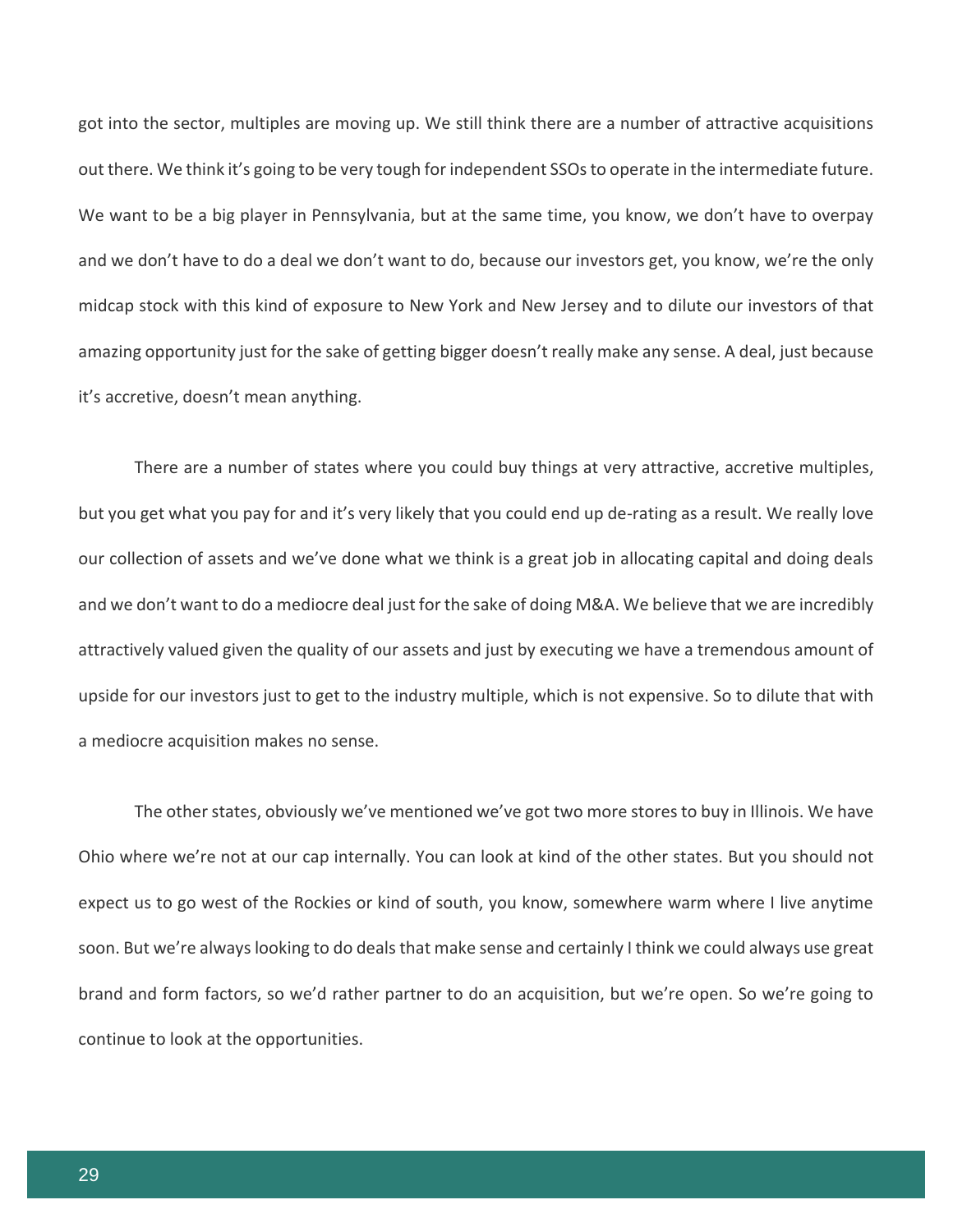**Russell Stanley** — Analyst, Beacon Securities

That's great. Thanks for the colour and congrats again.

# **Operator**

Thank you. We have a following question from Graeme Kreindler with Eight Capital. Graeme, please go ahead.

#### **Graeme Kreindler** — Analyst, Eight Capital

Hi. Good afternoon and thank you for taking my questions and congratulations on the first quarter as a public entity here. I wanted to follow up with respect to the comments made at the top of the call regarding branding initiatives. And you graded yourself a B there. I wanted to get some more colour regarding what the strategy is on a go-forward basis, how Ascend is going to look to continue to be more competitive there on the branding side. Does that lead with retail first? Does that come at the product level? And I know, given the recent initiative here with Lowell, you're starting to bring some of that California east, as you mentioned. If you can provide some more details on that, that would be appreciated. Thank you very much.

**Abner Kurtin** — Chairman, Founder & Chief Executive Officer, Ascend Wellness Holdings

Yeah, look, we all know that this is a consumer product and you look out five years, ten years and brands are going to be important and customers are going to have brands that they like and prefer and they're going to go into a dispensary and ask for brands by name. Sooner or later. But that's just not the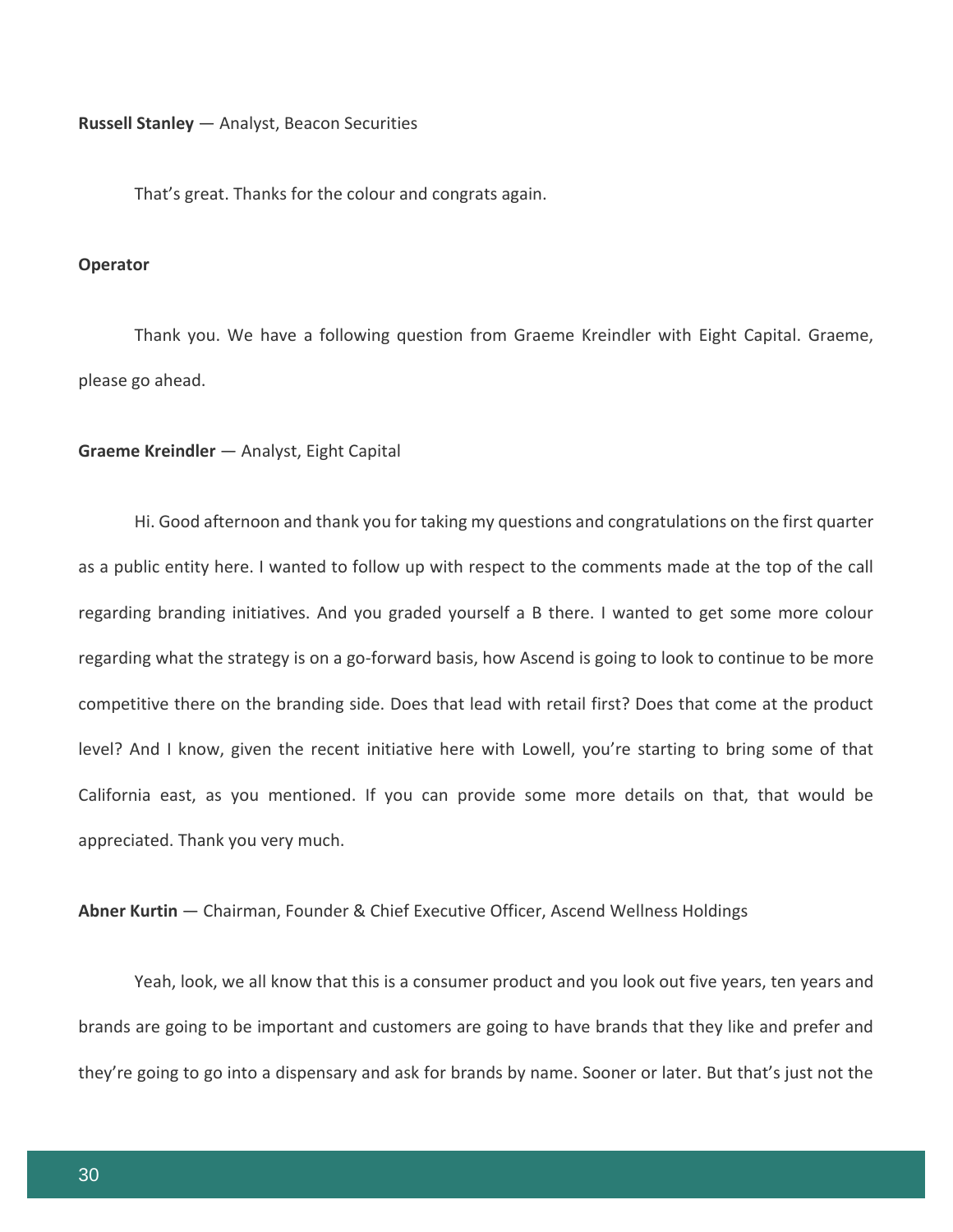case now. We forget, all of us on this call, because we're in this day to day, how new this is to customers. They just want a good, consistent product.

One of the reasons for our success in Illinois has been every day that you've gone into our store since January 1, 2020 when this thing went rec at six in the morning with a line that was hundreds deep was that you can get a pre-roll, an eighth, an edible, and a vape at an Ascend store. And that's huge. That's huge. It's huge in every state. Customers, they don't want to go, they don't want to wait in line, they don't want to know you're sold out of anything. And so we view branding in this industry as product availability. That's really what it is right now. It doesn't mean it's going to be long term. So we need to scale up our operations and put a good, consistent product on the shelf and really work with our wholesale partners to put something online.

Now we also, on a branding strategy, employ what we call the target model, where we want someone to go into the store and go for great brands, you know, we mentioned things like Incredibles and Mindy's in Illinois, but at the same time, when they walk out and check out, we want 50% of our basket to be Ozone products. So we're really competing in the good-and-better space right now and we're basically partnering and working with our partners on the best space. Over time, we want to compete in the best space too, but right now we drive our margins with the good-and-better. We would put our flower, our edibles, our vapes, our live resin pens up with anybody in the industry and we think that our Ozone brand just continues to do better and better as we scale and get better and better at each of those products.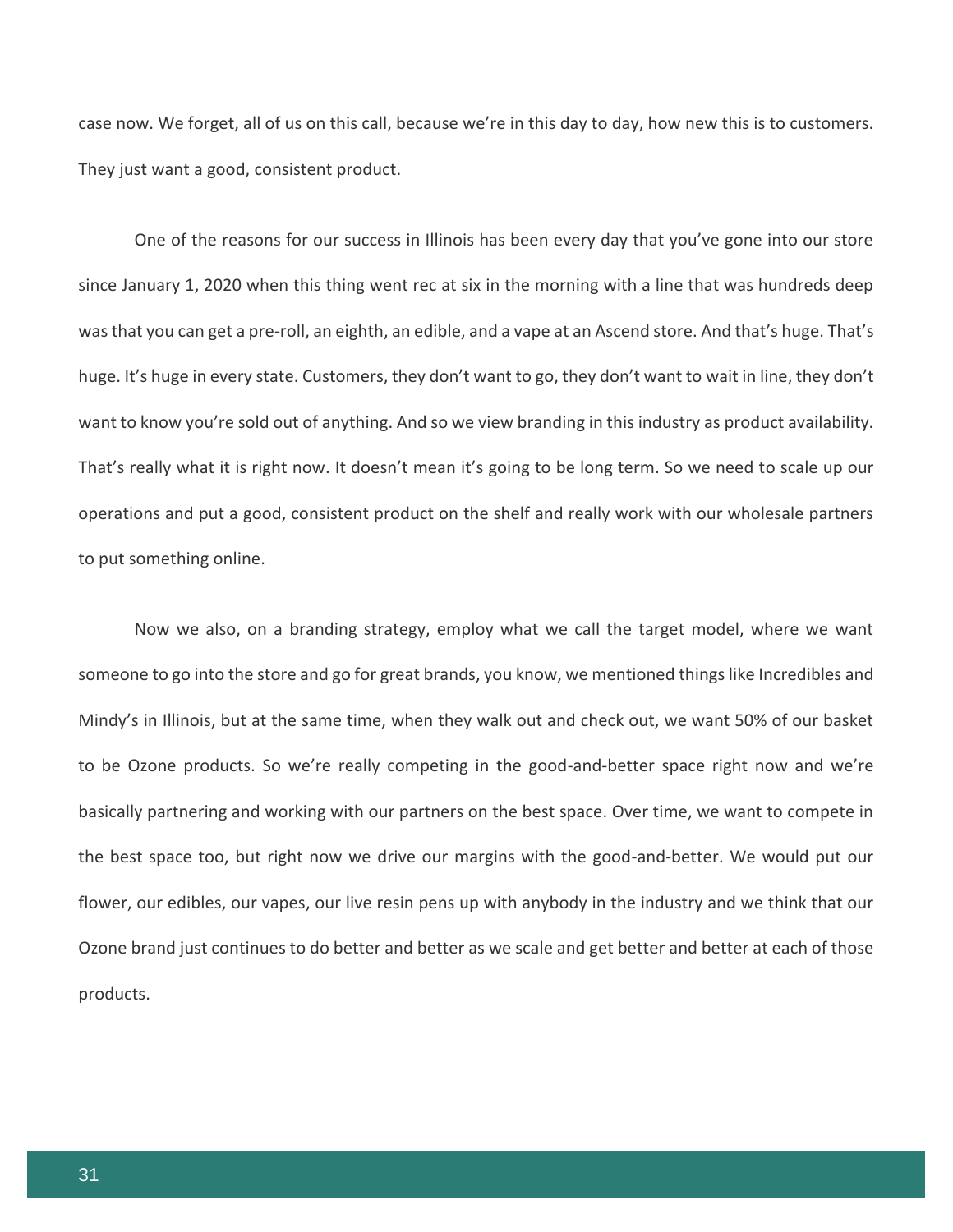In the case of partners, it's tough to do deals. These companies are small and have their own issues, particularly the California ones, and so it's been tough getting deals done. We have been able to do deals with Cookies, Lowell under new management, 1906, Airopro, and we should announce a few more pretty soon, and we think that's just a great way to bring product selection to our customers. And, by the way, that makes us smarter. When we're sitting here making great products for our customers, we start to learn what's important with branding, what's important with form factors, and we expect to launch best products under new brands shortly. Right now we've got the Ozone and the Ozone Reserve and we're trying to make those the best products in the good-and-better categories.

# **Graeme Kreindler** — Analyst, Eight Capital

Understood. Appreciate the colour there. And on a separate note, you characterized Ascend as an MSO 2.0 and a very focused footprint, a focused group of assets, and a stress on location here. As we contemplate a reality, or a potential reality I should say, where interstate commerce comes into play in the U.S. industry, and this could very well be a number of years away, but how do you think about Ascend's ability to compete in that type of environment? There's been more of your competitors discussing potentially setting up some infrastructure or having some natural advantages based on where their assets might be for that type of environment. Just curious towards your thoughts on how that might unfold and your current positioning and how that could leverage into such a situation. Thank you.

**Abner Kurtin** — Chairman, Founder & Chief Executive Officer, Ascend Wellness Holdings

Yeah, look, we respect every competitor. Obviously, there's a ton of whitespace in this industry and everybody can go about it as they think, and I think there's room for all of us to be winners with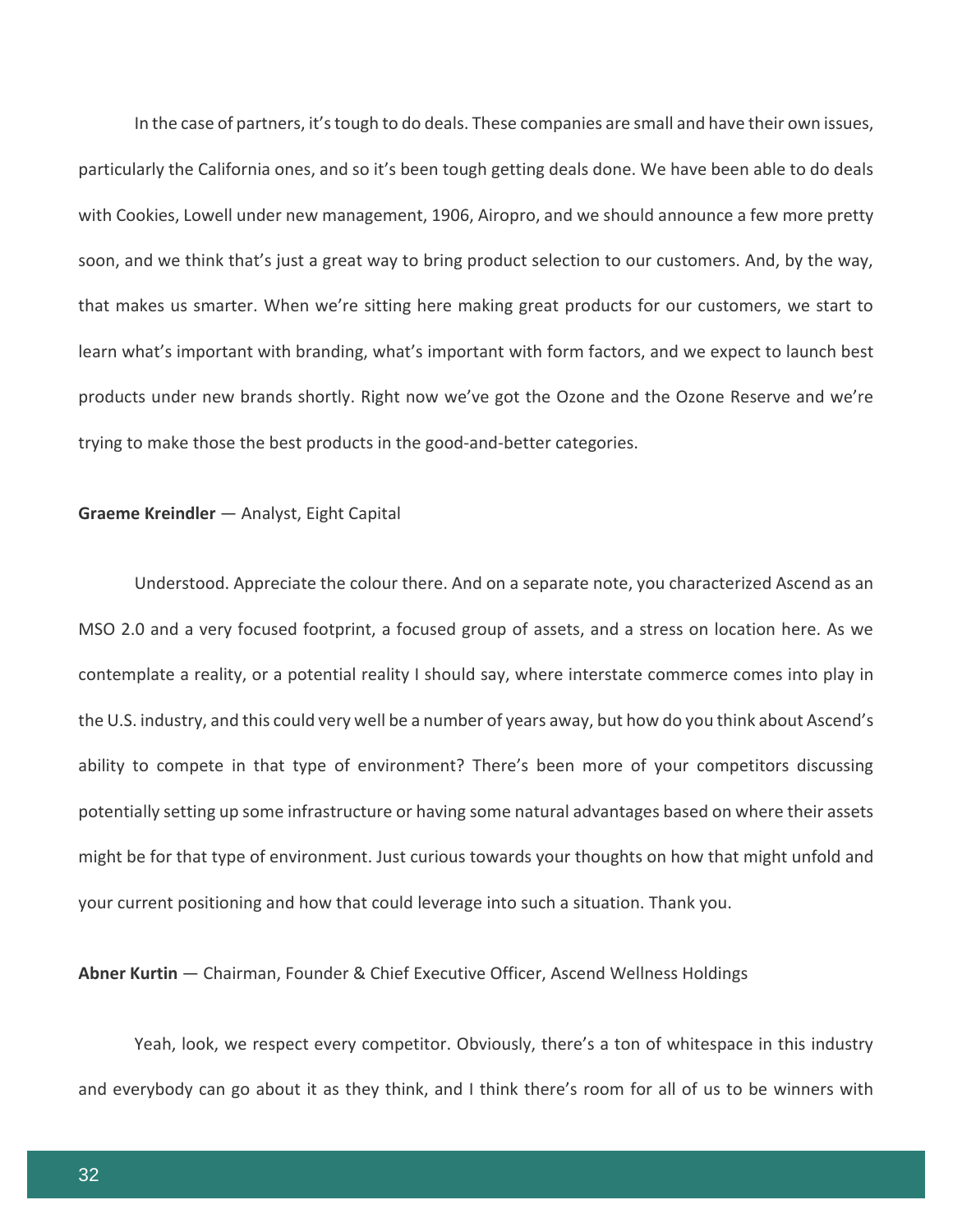different strategies. That said, we're not looking to become a flower factory to service the country. That's not the objective of Ascend. So we want to service our markets, service them well, but we're not looking to buy 10,000 acres in Nevada.

We think that, obviously, with interstate commerce (inaudible) becomes a commodity and flower starts to become a commodity, but everything else is a premium product, whether it be from edibles, vapes, high-quality indoor flower, and if I grow, you know, just like wine, I can grow high-quality flower in the dead of New York indoors and I don't have a disadvantage to someone in Colorado or California.

So the bulk of our products really wouldn't be affected by interest commerce and, most importantly, we control the pipes. These are hard-to-enter markets and we, along with other people, control the pipes. We want to be an economies-of-scale distributor. And if you are an acquirer of Ascend or any other MSO, you're not buying our ability to grow in 10,000 acres. You're buying our distribution network and our brands and our stores.

We build our brands through our store network. When you go into the number-one store in Illinois, stores right off the Loop in Chicago, a Boston store downtown, that generates brands. Those shelf spaces become increasingly valuable as brands start to come into the market, because it's going to be really hard to be a leading brand in our states without being in the leading dispensaries. So we think, right now, obviously, power goes to growing cannabis, because we're in short supply, but over time, like any other consumer product, we move to a three-tier distribution system, the stores, the brands, and the distribution network drive the value, not growing a commodity flower.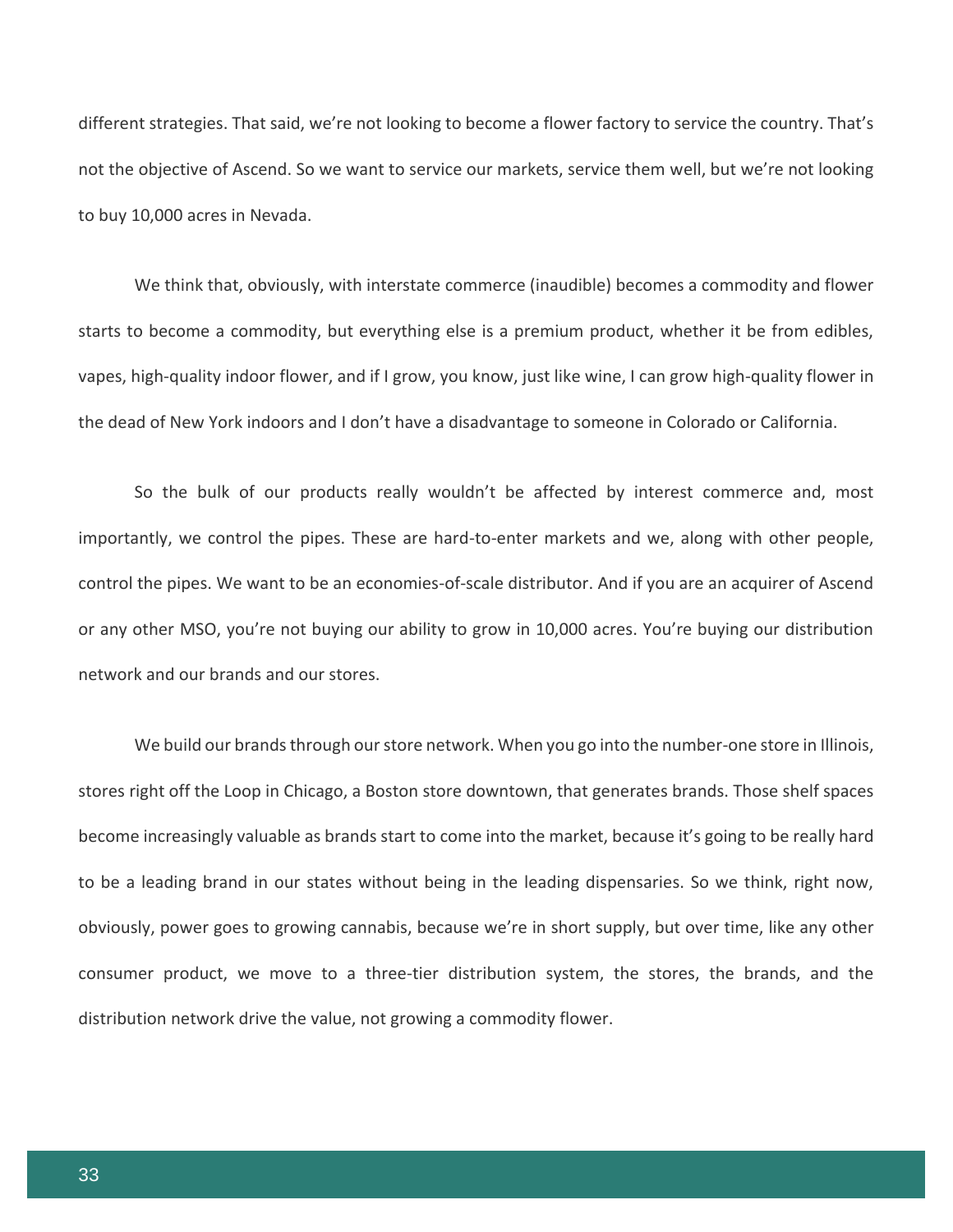So this is all kind of, you know, this is very hypothetical and a ways out, but that's how we see the market developing and that's where we see the competitive advantage of Ascend.

**Daniel Neville** — Chief Financial Officer, Ascend Wellness Holdings

And I think if you look at premium indoor flower pricing in California, even in the dead of COVID, it held up pretty well. Obviously, distillate pricing, trim pricing, there's very big deltas between what's going on in our markets relative to what you can get out in California, but that market where you have a lot of black market competition, you have greenhouse, you have outdoor competition, you know, indoor premium flower requires a significant investment to actually get out the door and consumers, especially our consumers, want premium indoor flower.

**Graeme Kreindler** — Analyst, Eight Capital

All right. Understood. Thank you very much for the colour. Appreciate it. And congrats again.

#### **Operator**

Thank you. Your next question comes from Eric Des Lauriers with Craig-Hallum. Eric, please go ahead.

**Eric Des Lauriers** — Analyst, Craig-Hallum Capital Group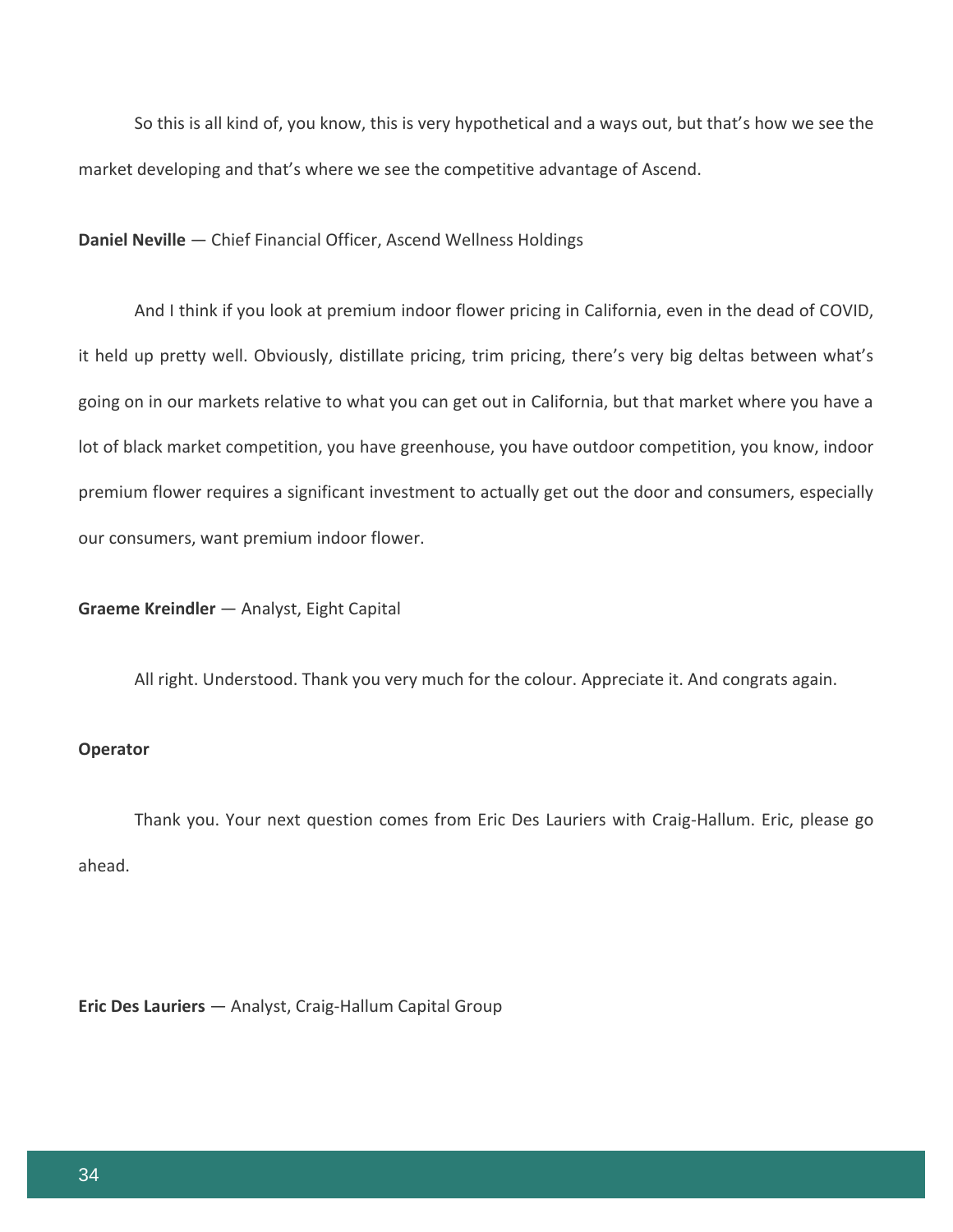Great. Thanks for taking my questions, guys, and congrats on the very strong Q1 here. A bit of a follow up to the previous question, I was wondering if you could expand a bit more on your wholesale strategy, help us understand how you view the current brand portfolio now, any sort of holes in the product mix there that you might look to fill, and then overall how you guys think about the trade-off between sort of maximizing wholesale distribution through basically getting your products into as many third-party stores as possible and the trade-off between that and maximizing retail margins and basically maximizing that mix of your products that are sold in your stores. Thanks.

**Abner Kurtin** — Chairman, Founder & Chief Executive Officer, Ascend Wellness Holdings

Yeah, obviously that's a great question. I mean that's what we do, all day every day, is try and figure out those issues state by state.

I would say, from the wholesale, like we said, I think distribution is critical. We're in 95 of the 101 stores in Illinois. We want to be in every store. And we don't think it's about brands right now. We think it's about quality distribution. We believe if you—you need to agree to show up every week to every store. You need to get on the phone and find out what these stores need. You need to be able to deliver what you say. And that might seem obvious to most Americans in most industries, but most cannabis companies in most states cannot do that. So, just by being a consistent supplier, you can be a partner. And so everyone's focusing on brands. These guys need product and they need consistent product that they can count on that's what we're trying to do.

In terms of our stores versus others, over time, you know, it's two separate businesses. The wholesale should supply everybody in the retail. Right now, we need to protect our customers, which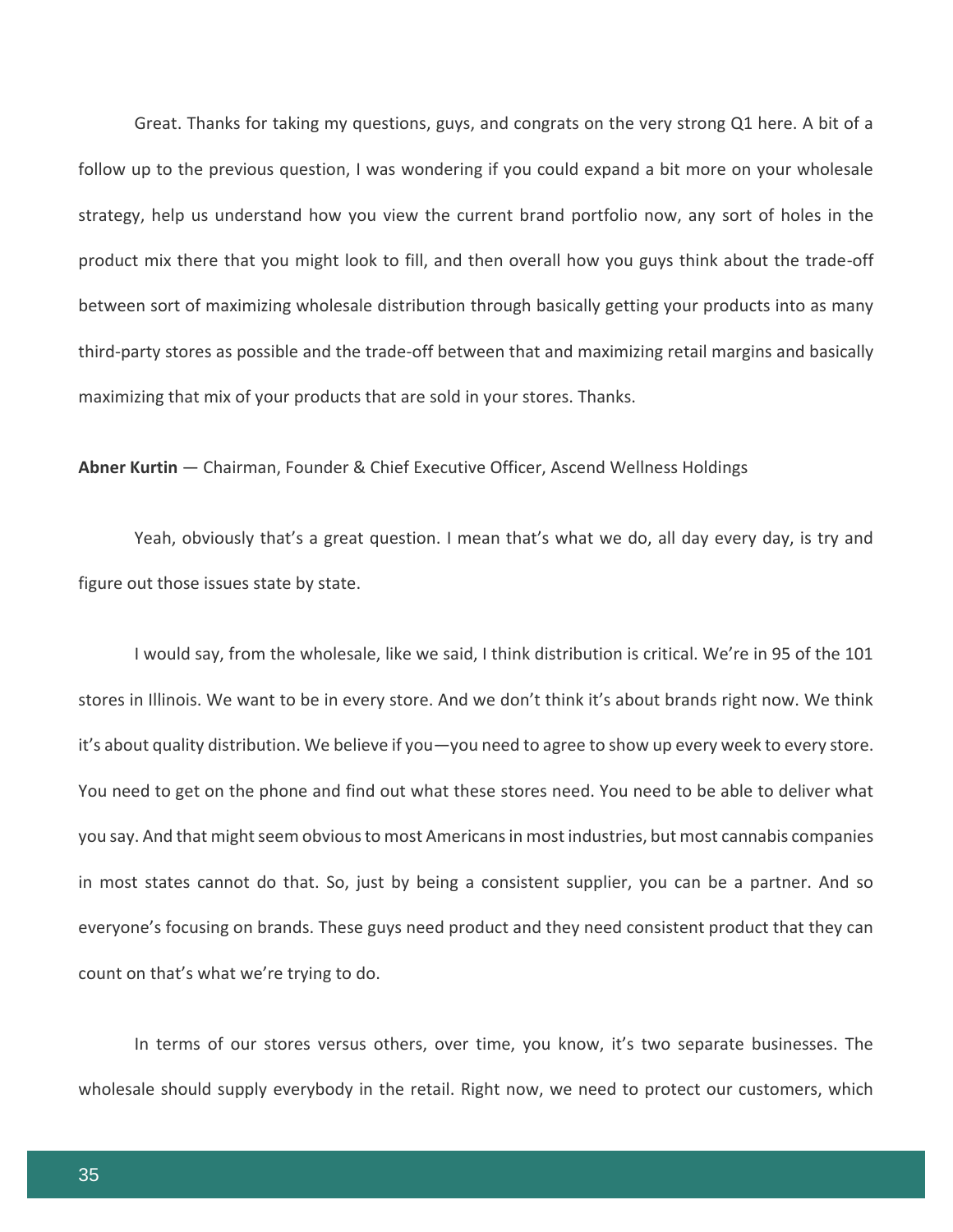means when you come into our store, like I said, product availability comes first. So, as shortages come on line or happen in these states, our advantage and the advantage of all the vertical operators is to be able to fill our stores and provide our customers with access to product. That means our customers are going to be like, "Why do I need to try the new store? I will stay with Ascend because I know they have what I want."

So, for us, the key in the next couple of years is to use our wholesale to protect our customers in our stores. Long term, we want to be in every store as a good partner. And if we're, you know, we'd love to be great on brands, no question, and we're working on that, but we also want to be great at distribution, because if you are great at distribution, when you have the best salespeople and the most trucks and able to do it, that is a huge competitive advantage that will drive the business and allow third-party distribution once these businesses open up.

# **Eric Des Lauriers** — Analyst, Craig-Hallum Capital Group

Okay, great. That's definitely helpful. I appreciate colour there. And then another follow up to that, and maybe too difficult to answer at this stage of the industry, but if we sort of fast forward to post interstate commerce, do you guys sort of have a preference between wanting to be on the wholesale branded side of things and have your brands in as many distribution or retail outlets at that time, whatever that may look like, or do you envision you guys more so doubling down on being like the flagship retailer in the industry? A bit of a crystal ball question, lots of moving parts, and certainly many years down the road here, but just, to the extent that you can, sort of help us understand how you think about your longerterm positioning and where that strength lies. Thank you.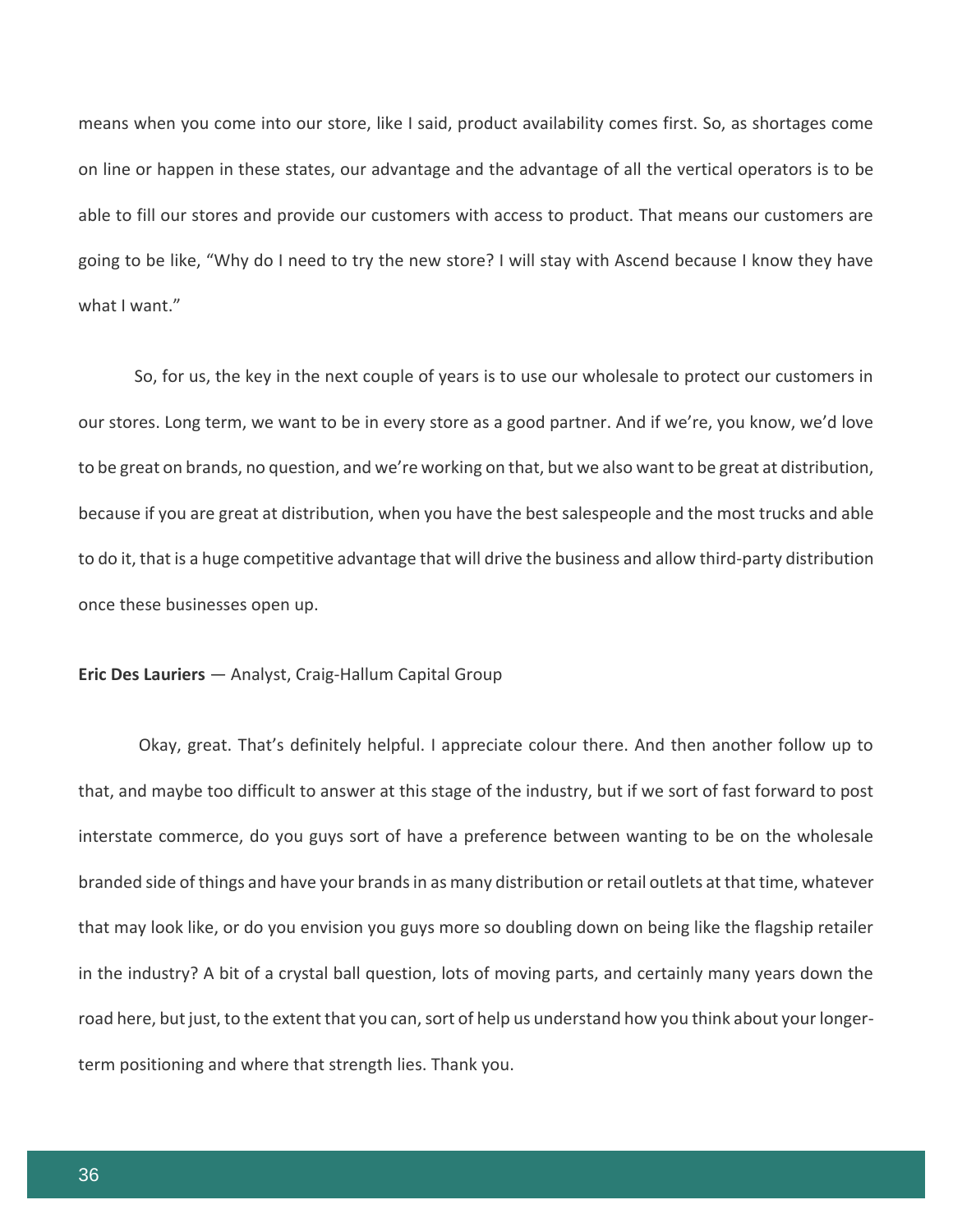**Abner Kurtin** — Chairman, Founder & Chief Executive Officer, Ascend Wellness Holdings

I love how we can't get anything through congress, you know, we can't get consistent banking, and we're talking about interstate commerce. But I hear you. It is definitely coming long term. But I would say that it's all valuable. I think the pipes are valuable, the brands are valuable. Our competitors are really our partners, our customers are distributors. We've got room for every brand and I think we will for a while. So I don't view it as a choice. We want to be good at everything right now. And what's going to have longterm value? I think building great brands is going to have long-term value, great distributions, and flagship assets. So, all of us want to get as good as we can in all those businesses. I don't have to make a choice right now. I understate at some point I might have to, but right now I don't have to make a choice.

**Eric Des Lauriers** — Analyst, Craig-Hallum Capital Group

Thanks. Appreciate that insight.

#### **Operator**

Thank you. There are no further questions at this time. Mr. Kurtin, you may proceed.

**Abner Kurtin** — Chairman, Founder & Chief Executive Officer, Ascend Wellness Holdings

Thank you, everybody, for joining our first call. We'll speak to you very shortly. Thank you.

#### **Operator**